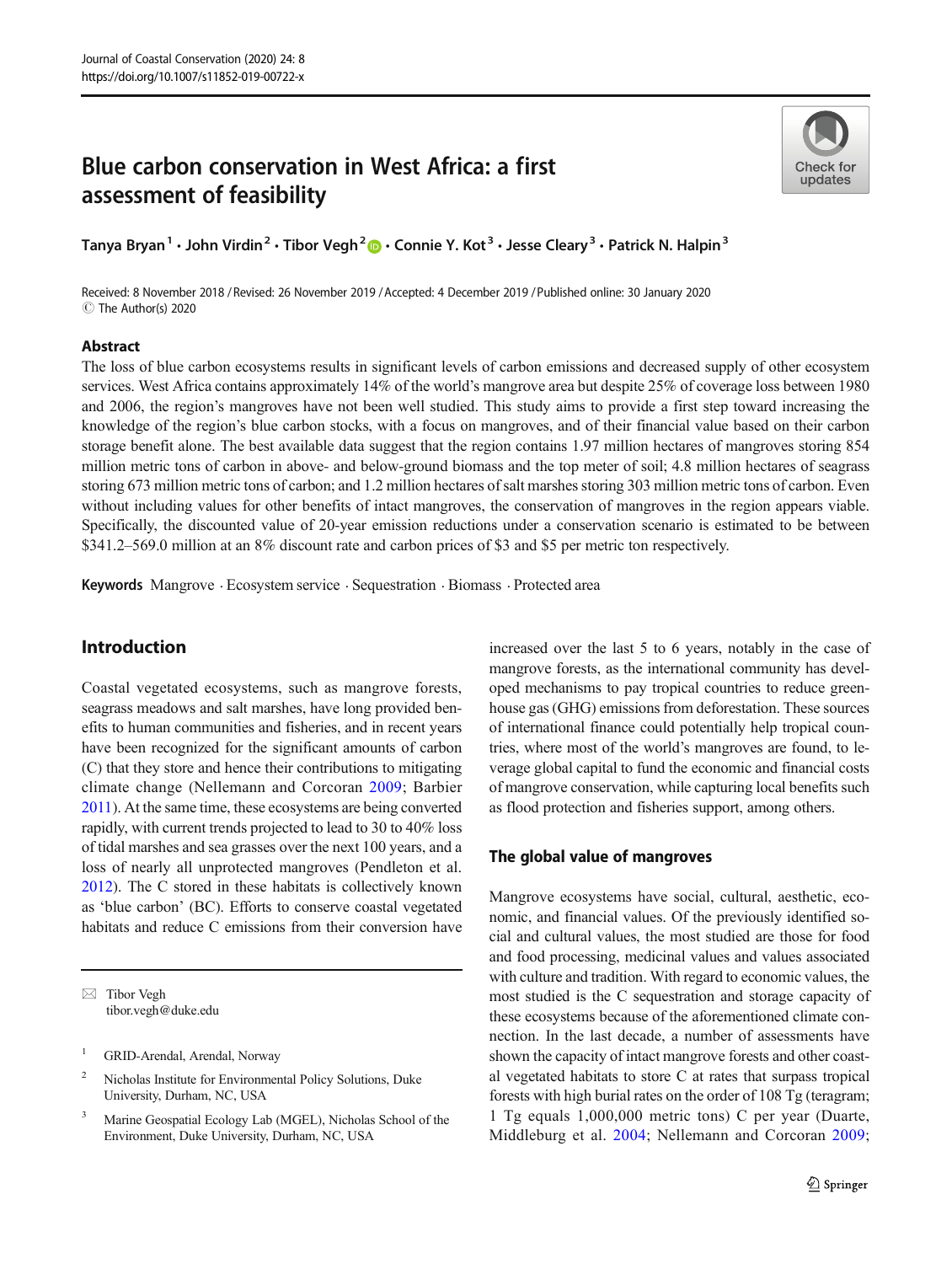Murray et al. [2011](#page-12-0), Murray 2012, Alongi [2014](#page-11-0)). Though mangroves and other marine vegetated habitats occupy only some 0.2% of the global ocean surface, they contribute half of oceanic C burial (Duarte, Losada et al. [2013](#page-12-0)).

Given this large storage capacity, globally significant levels of C emissions result from mangrove deforestation due to coastal population growth and urbanization (Nellemann and Corcoran [2009;](#page-13-0) Pendleton et al. [2012](#page-13-0)). From the estimated 49 million hectares of mangroves and other coastal vegetated habitats worldwide, over 1850 Mg (megagram; 1 Mg equals 1 metric ton)  $CO<sub>2</sub>$  (C dioxide) per hectare are susceptible to release (Pendleton et al. [2012\)](#page-13-0). The global economic damages resulting from global BC emissions are estimated at the high end on the order of some US\$41 billion annually (Table 1), using a social cost of C value of US\$40 per ton of  $CO<sub>2</sub>$  emissions (EPA [2015\)](#page-12-0).

To put BC emissions into more familiar terms, currently an estimated 1.9% of mangroves are lost each year globally, resulting in 240 Tg of  $CO<sub>2</sub>$  emissions – equivalent to emissions from the use of 588 million barrels of oil or from 50.5 million passenger vehicles for example (Pendleton et al. [2012](#page-13-0); Herr et al. [2015\)](#page-12-0). Given this benefit of BC sequestration and storage that mangroves and other coastal vegetated habitats provide to the international community, numerous governments, communities, companies and civil society around the world are increasingly supporting their conservation as a climate change mitigation strategy (Herr et al. [2015](#page-12-0)).

These efforts crystallized in late 2015 with the adoption by the United Nations General Assembly of a new set of Sustainable Development Goals (SDGs), including SDG 13 to take urgent action to combat climate change and its impacts, and SDG 14 to conserve and sustainably use the oceans, seas and marine resources for sustainable development. Mangrove conservation would support the SDG 13 target to "strengthen resilience and adaptive capacity to climate-related hazards and natural disasters in all countries" and SDG 14 target to "by 2020, sustainably manage and protect marine and coastal ecosystems to avoid significant adverse impacts, including by strengthening their resilience, and take action for their

Table 1 Global BC emissions and resulting economic damages

| Ecosystem C emissions (Pg CO <sub>2</sub> yr <sup>-1</sup> ) |                            |      |            | Economic damages (Billion<br>$USD \, \text{yr}^{-1})$ |      |        |  |
|--------------------------------------------------------------|----------------------------|------|------------|-------------------------------------------------------|------|--------|--|
|                                                              | 90% confidence<br>interval |      | Median Low |                                                       | High | Median |  |
| Salt marsh                                                   | 0.02                       | 0.24 | 0.06       | 0.8                                                   | 9.6  | 2.4    |  |
| Mangroves 0.09                                               |                            | 0.45 | 0.24       | 3.6                                                   | 18.0 | 9.6    |  |
| Seagrasses                                                   | 0.05                       | 0.33 | 0.15       | 2.0                                                   | 13.2 | 6.0    |  |
| Total                                                        | 0.15                       | 1.02 | 0.45       | 6.0                                                   | 40.8 | 18.0   |  |

Source: Pendleton et al. [2012,](#page-13-0) EPA [2015](#page-12-0)

restoration in order to achieve healthy and productive oceans (United Nations [2015a](#page-13-0))." Additionally, the United Nations Conference on Climate Change (COP) 21 Paris Agreement in December 2015 to hold the increase in global average temperature to well below 2 degrees Celsius above pre-industrial levels, could lead to an increase in the urgency of mangrove conservation.

# The importance of West Africa's mangroves

From the southern border of Mauritania down to the northern border of Angola, West Africa's extensive mangrove forests (Fig. [1\)](#page-2-0) provide a wide range of sustainable benefits to coastal communities and countries, including supporting fisheries, protecting towns and structures from flooding and erosion, as well as a range of cultural and spiritual benefits. This region contains approximately 11% of the world's mangrove area (Corcoran et al. [2007\)](#page-12-0). Mangroves in the region are believed to be in decline, with estimates suggesting some 25% lost in the region between 1980 and 2006 (Corcoran et al. [2007\)](#page-12-0), or at an average annual rate of 2–7% in terms of C sink (USAID et al. [2014](#page-13-0)).

The intense human pressure on the mangroves of West Africa are partly due to coastal population densities in some of the top mangrove countries. Mangroves in the ecological zone termed the Afro-tropical realm (which includes West-Africa) are facing the highest mean human influence index scores of any biome in the region and rank 6th highest out of 50 biomes (Sanderson, Jaiteh et al. [2002](#page-13-0)). Population densities translate to pressures on a coastal ecosystem by ways of conversion due to urban development and sprawl, infrastructure and related pollution on land (roads and houses) and on the coast (ports). These pressures in West Africa also tend to be concentrated near areas of large BC stocks.

Beyond these immediate pressures of increasing coastal population densities, West Africa is also heavily dependent on the region's ocean economy which includes fisheries, shipping, offshore oil, and subsistence among others. For example, in terms of fisheries some of the world's richest fishing grounds can be found in the large marine ecosystems off of the coast of West Africa, due to highly productive waters fed by nutrient-rich upwelling currents in certain areas. Many of the region's fisheries depend on mangroves to provide nursery areas and food sources for key species. In the case of mangrove forests, 39% of capture fish harvest has a life cycle dependent on mangroves (Huxham et al. [2015](#page-12-0)). Rönnbäck [\(1999\)](#page-13-0) estimates that annual market value of fisheries supported by mangroves ranges from  $$750-16,750$  / ha, with a significant share of this coming from subsistence (e.g., 10–20% in Sarawak, 56% in Fiji, and 90% in Kosrae). Fishing intensity–both commercial and subsistence–is highest along the coasts of Mauritania, Senegal, and Guinea, as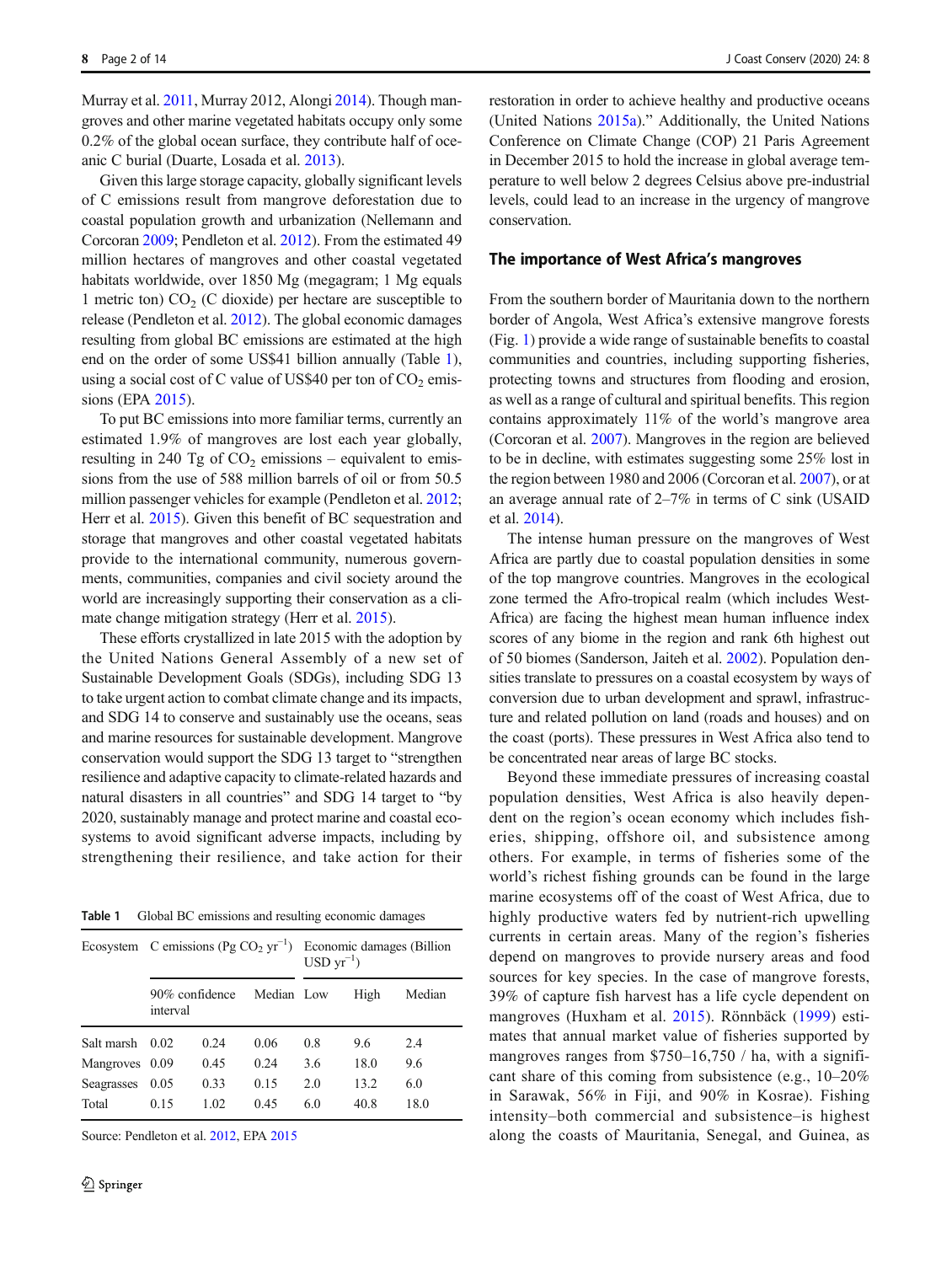<span id="page-2-0"></span>



Fig. 1 Global (top) and West African (bottom) distribution of sea grasses, salt marshes, and mangroves, or 'BC'. Note: Estuary coverage is used as an approximation for salt march coverage. Source: USGS Global Distribution of Mangroves (Giri et al. [2011\)](#page-12-0), UNEP WCMC Global

well as from Cote d'Ivoire east to Cameroon. These areas also coincide with major shipping routes, potentially adding more pressure on the BC habitats due to increased pollution.

To ensure that benefits such as fishery support from mangrove forests, and to a lesser extent from seagrasses and salt marshes, are better considered in decision-making, countries in the West Africa region have prioritized conservation at a number of different scales. For example, at the regional scale, the Convention for Cooperation in the Protection, Management and Development of the Marine and Coastal Environment of the Atlantic Coast of the West, Central and Southern Africa Region (the Abidjan Convention) provides

Distribution of Seagrasses (UNEP-WCMC and Short [2005\)](#page-13-0), Sea Around Us Global Estuary Database (Alder [2003\)](#page-11-0). Overlaps were determined using ESRI ArcMap 10.3

the overarching legal framework for mangrove use and conservation. The Convention was agreed upon in 1981 based on an action plan developed by the United Nations Environment Program (UNEP) in 1976 to address negative impacts on the region's coastal and marine environment. Building upon the Abidjan Convention, a number of countries have adopted policies and laws to promote mangrove conservation in support of coastal communities, including a range of protected areas throughout the region. The growing recognition of the overall suite of benefits that West Africa's mangrove forests supply to the international community could provide a new source of support to conservation efforts in the region. However, capturing this opportunity will require a minimum level of key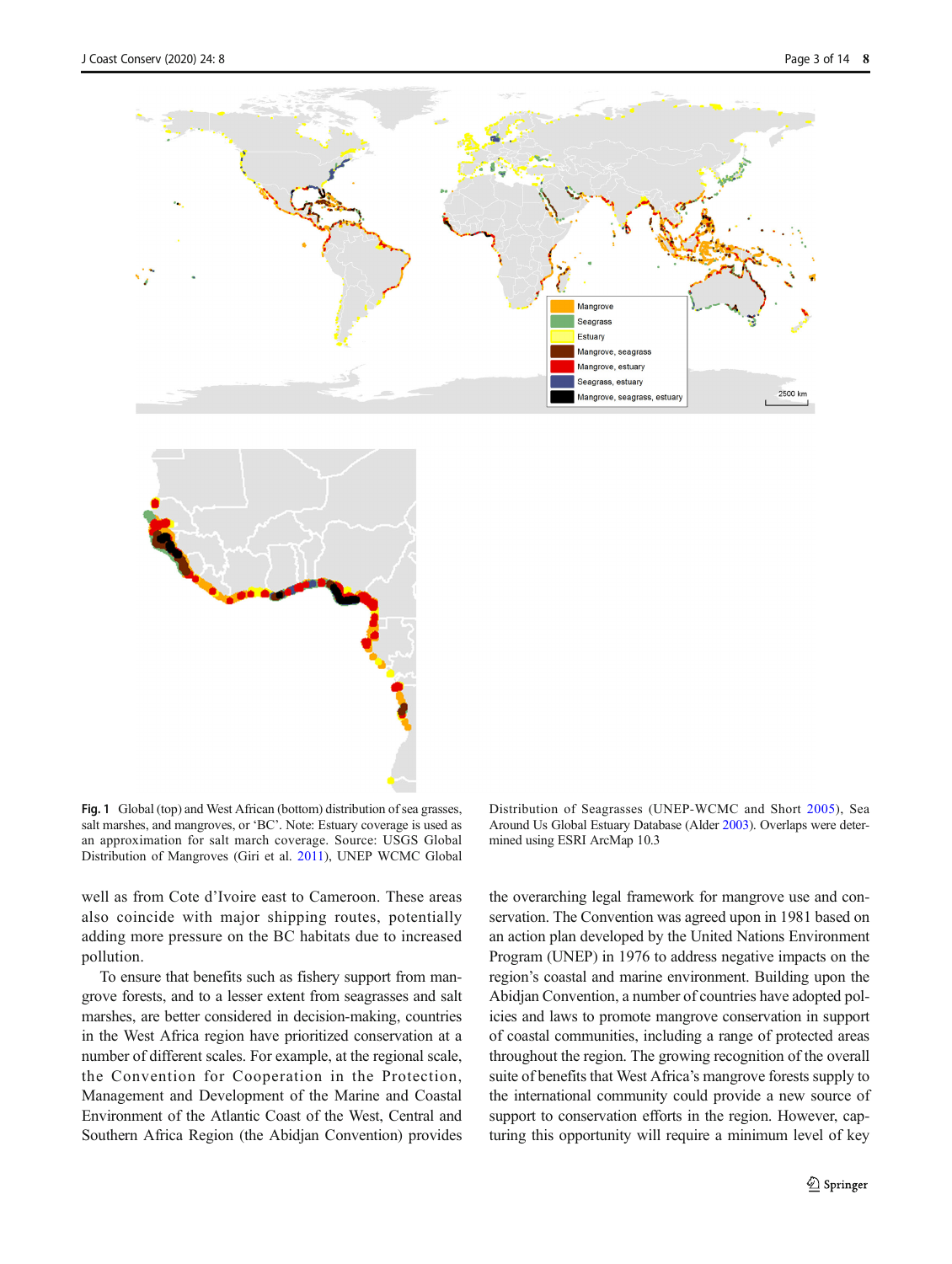information and knowledge on the global benefits from the region's mangroves.

# Knowledge gaps on the global benefits of West Africa's mangroves

Relatively little is known about West Africa's BC stocks. Available data sets on West African mangrove coverage reflect different methodologies and are difficult to compare, while information on C storage is often lacking (Hutchison et al. [2014;](#page-12-0) Jardine and Siikamäki [2014](#page-12-0)). Notably, much of the literature that has emerged in the last decade on BC has omitted the region, despite the presence of significant mangrove forests in many countries (Fig. 2). Furthermore, although the continent is home to 22% of the world's mangroves, it is the subject of only 7% of the literature that has attempted to estimate values for the services such as BC that ecosystems provide (Vegh, Jungwiwattanaporn et al. [2014](#page-13-0)).

Research over the last 5 years has indicated the potential for a large economic benefit from conservation of BC in mangrove forests (Siikamäki et al. [2012](#page-13-0); Murray et al. [2011](#page-12-0)). The capability to estimate BC stocks has grown in recent years, including improved global predictive models of storage in soil and biomass, progress on remote sensing and GIS application in mangroves (Jardine and Siikamäki [2014;](#page-12-0) Patil et al. [2015](#page-13-0); Hutchison et al. [2014\)](#page-12-0). This has led to the development of databases with sufficient relevant data upon which to base estimates of potential payments for BC.

In addition to having a more in-depth and wider coverage of raw BC data to support C payment opportunities, a growing body of literature on habitat and C loss due to conversion pressures has enhanced understanding of the trends and drivers of coastal habitat conversion and BC loss (Hamilton [2013;](#page-12-0) Hamilton and Lovette [2015;](#page-12-0) Polidoro et al. [2010;](#page-13-0) Barbier and Sathirathai [2004;](#page-12-0) Barbier and Cox [2003;](#page-12-0) Valiela et al. [2001](#page-13-0)). These analyses have led to a similarly-themed growing literature on the valuation of additional benefits from mangrove forests, e.g. supporting fisheries, providing coastal protection, etc. (Kauffman and Bhomia [2014](#page-12-0); UNEP [2014;](#page-13-0) Barbier [2015;](#page-12-0) Salem and Mercer [2012\)](#page-13-0). For example, a recent study estimated that global mangrove losses have resulted in up to \$42 billion in economic damages annually due to greenhouse gas emissions losses (UNEP [2014](#page-13-0)).

As a result of the growing amount of information available on BC storage capacity, international financing mechanisms are increasingly ready to be deployed to pay for this service as part of the effort to reduce GHG emissions through the creation of C markets (Herr et al. [2015\)](#page-12-0). Furthermore, improved valuation of other benefits provided by mangrove forests and coastal vegetated ecosystems may lead to additional markets to pay for these ecosystem services (PES) – potentially incorporating BC sequestration and storage.

In terms of markets for C and accompanying financing mechanisms, BC has recently become a valid candidate for inclusion under the Reducing Emissions from Deforestation and Forest Degradation (REDD+) market mechanism which prices GHG reductions from forest conservation. Additional international finance mechanisms that could be relevant for BC include several U.N. Framework Convention on Climate Change (UNFCCC) specific funds, bi- and multilateral, as well as national climate funds, among others (Herr et al. [2015](#page-12-0)). Additionally, novel financing options such as debt-



Fig. 2 Global biophysical mangrove data coverage. Note: Red marks show locations reported in (Hutchison et al. [2014\)](#page-12-0) where C stock or flux data is available; blue marks show locations reported in (Jardine and

Siikamäki [2014\)](#page-12-0) where soil C data is available from meta-analyses by (Chmura et al. [2003](#page-12-0); Kristensen et al. [2008;](#page-12-0) Donato et al. [2011](#page-12-0))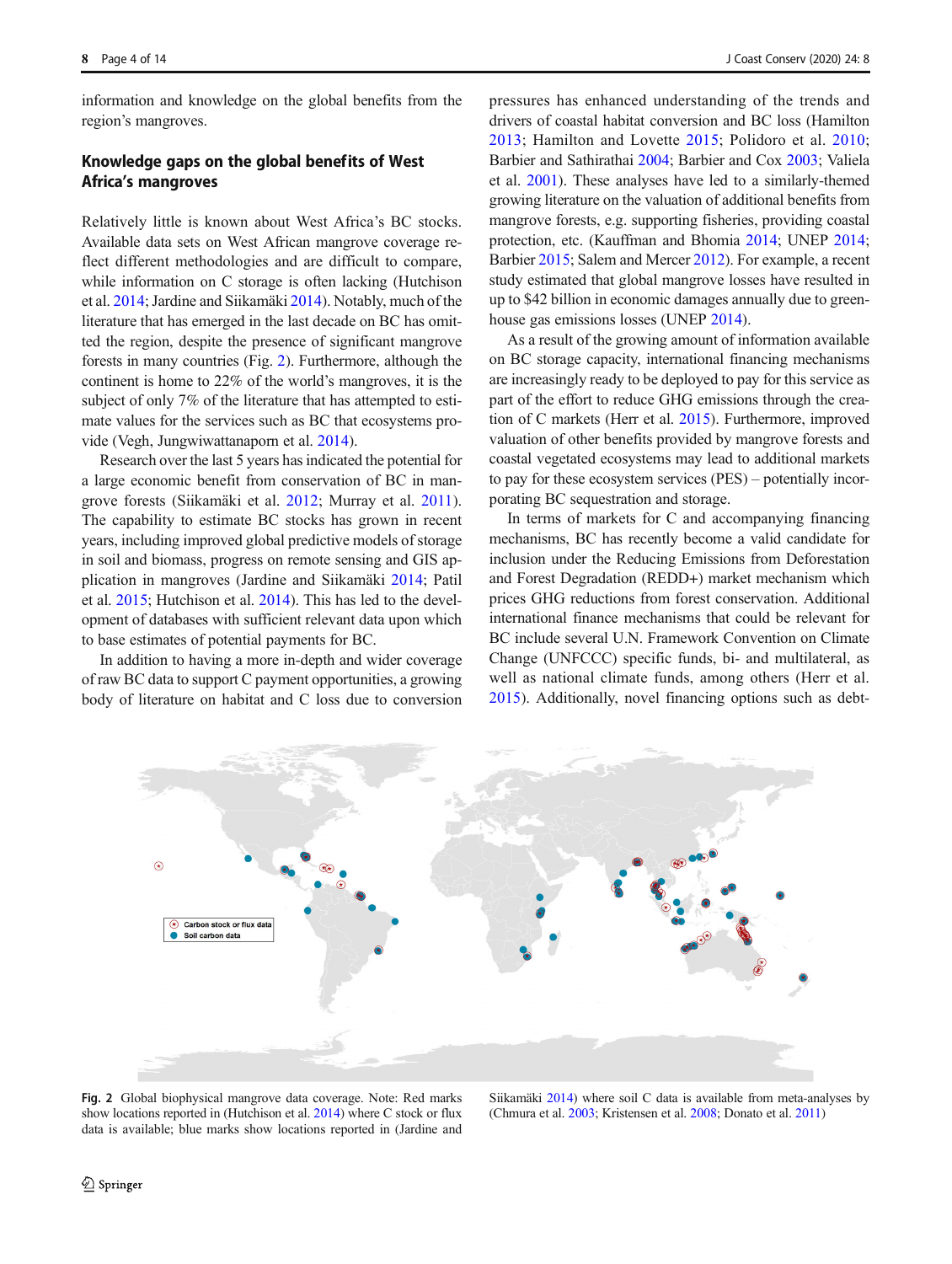for-nature swaps or payments for biodiversity have also been considered recently for BC conservation (Ministerio del Ambiente [2015](#page-12-0)). All of these mechanisms have developed within the last decade and may provide a new opportunity to support West African countries in their goals for conserving mangrove ecosystems, through payments for BC storage. However, there are few examples or significant literature to date on their use for BC, so there is not yet a body of experience from which to refer.

Given the significant benefits of BC storage that mangroves provide to the international community, and its growing willingness to pay for this service, it is surprising that so little is known about West Africa's BC stocks and the steps that communities and countries in the region would need to take in order to capture this opportunity. To help fill that knowledge gap, this study aims to 1) synthesize the current state of information on the size and distribution of BC stocks in West Africa's mangrove forests, 2) estimate the size of payments that could be secured for maintaining BC stocks in mangroves, and 3) discuss the potential for communities and countries to secure BC payments from the international community in order to help implement the region's mangrove conservation policy objectives as well as relevant targets of the Sustainable Development Goals.

# **Methods**

### Biophysical data

Quantifying mangrove and other BC loss has been difficult due to a lack of comparable time series data sets that use consistent methodology. In terms of the data available for mangrove coverage and C, the project identified the following sources: (Corcoran et al. [2007](#page-12-0)), (Spalding et al. [2010\)](#page-13-0), (Giri et al. [2011\)](#page-12-0), (Fatoyinbo and Simard [2013\)](#page-12-0)3, (Hutchison et al. [2014\)](#page-12-0), (Jardine and Siikamäki [2014](#page-12-0)), and Hamilton and Casey [2016.](#page-12-0)

For seagrasses, datasets by (UNEP-WCMC and Short [2005](#page-13-0); Green and Short [2003](#page-12-0)) have been used to provide coarse data collected over the period 1934–2004. Relative salt marsh abundances within ecoregions is currently available (Hoekstra et al. [2010\)](#page-12-0) and an effort to develop a complete global dataset for salt marsh distribution is still underway at UNEP-WCMC. (Halpern et al. [2008\)](#page-12-0) developed a dataset delineating salt marshes within 1 km of the shore collected over the period 1975–2007. A global lakes and wetlands database is also available, though the resolution is relatively coarse (30 s) (Lehner and Döll [2004\)](#page-12-0). Finally, a global estuary database is currently available, which may be used as a proxy for salt marsh distribution (Alder [2003\)](#page-11-0).

In this study, the following datasets were used: mangrove coverage data for 1999–2000 from (Fatoyinbo and Simard [2013\)](#page-12-0); salt marsh coverage from (Halpern et al. [2008\)](#page-12-0); and seagrass coverage from (UNEP-WCMC and Short [2005,](#page-13-0) Green and Short [2003](#page-12-0)). Coverage is estimated from Green and Short [\(2003\)](#page-12-0)'s distribution maps, though his work shows a range of seagrass distribution in the region rather than seagrass coverage, therefore, seagrass coverage is likely overestimated. BC areas were estimated for each country (GADM [2015](#page-12-0)) using ESRI ArcMap 10.3 Spatial Analyst Intersect Tool for vector data and Zonal Statistics as Table Tool for raster data. C stored was calculated as the sum of (1) mean above-ground biomass (Hutchison et al. [2014\)](#page-12-0), (2) mean belowground biomass (Hutchison et al. [2014\)](#page-12-0), and (3) mean soil C (Jardine and Siikamäki [2014\)](#page-12-0), multiplied by coverage of each BC resource. For mangroves, mean C content in biomass in (1) and (2) were calculated using biomass-to-C ratios of 1-to-0.46 and 1-to-0.39, respectively, after Howard, Hoyt et al. [\(2014](#page-12-0)), page 78 and 90, respectively. For seagrasses and salt marshes, C per hectare values of 139.2 and 258.7 tC/ha for biomass and top meter of soil carbon were used based on Pendleton et al. [\(2014\)](#page-13-0). This analysis used a single generalized value for seagrass ecosystems, though ecosystem associated carbon values range multiple orders of magnitude (Fourqurean et al. [2012](#page-12-0)) being influenced by species (Lavery et al. [2013](#page-12-0)) and environmental setting (Armitage and Fourqurean [2016;](#page-12-0) Serrano et al. [2016\)](#page-13-0).

#### Economic analysis

Decisions on the use of mangrove forests often do not factor in the economic value of the services provided by these forests when kept intact, such as potential payments for BC (Alongi [2014;](#page-11-0) Hutchison et al. [2014](#page-12-0); Siikamäki et al. [2012](#page-13-0); Jardine and Siikamäki [2014](#page-12-0)). A preliminary net present value (NPV) analysis of the benefits from mangrove conservation in West Africa is performed in this study, considering the potential payments for BC storage in the below- and above-ground biomass, and top meter of soil, as well as the opportunity costs of conservation, i.e. the benefits of conversion to agriculture. Placing a value on the carbon sequestration and storage ecosystem service is straightforward using defensible values for carbon credits or offsets from the literature, or market analyses (Goldstein and Gonzalez [2014](#page-12-0)).

This analysis calculated the future values of upfront and annual costs and benefits in present value, using 5 and 8% discount rates and a 20-year time horizon, the midpoint recommended by (UNEP\_and\_CIFOR [2014\)](#page-13-0). Following the methodology of (Pendleton et al. [2014\)](#page-13-0) the NPV analysis includes BC payments (i.e. C credit revenue), mangrove conservation project establishment costs, and opportunity costs of conservation (i.e., value per hectare of alternative use), but not C project transaction costs necessary to access buyers for the credits generated (Galik et al. [2012\)](#page-12-0). The alternative use was assumed to be agriculture, for which returns per hectare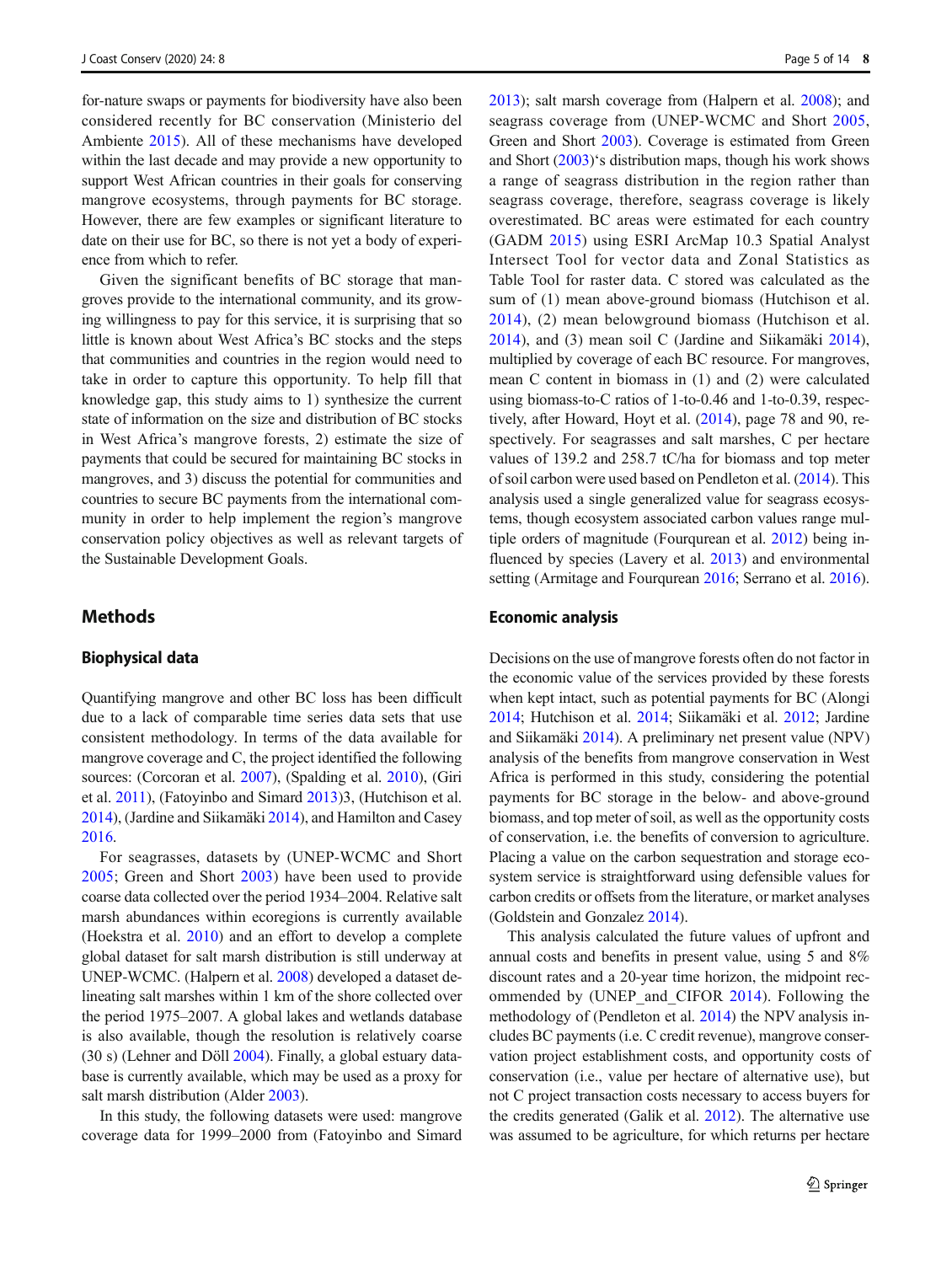were collected from (IFAD [2001](#page-12-0)) and adjusted to current dollar years using the CPI (BLS [2015\)](#page-12-0). Returns reported per hectare averaged \$221 (in 2015\$) with a range of \$38–460. For countries without data, adjacent countries were used to estimate agriculture returns.

The analysis explicitly gives the estimated financial flows from BC payments, based on avoided C emissions due to mangrove conservation, two reasonable C offset prices of \$3 and 5 per Mg  $CO<sub>2</sub>e$  (Goldstein and Gonzalez [2014\)](#page-12-0) and use the low-end estimate of global mangrove loss rates. Assuming the low-end global conversion rate of 0.7% per year across the region (Pendleton et al. [2012\)](#page-13-0), we estimate the value of avoided emission reductions from BC conservation using the two C prices.

Specifically, at the time of conversion we assumed that all biomass (above and below ground) C is lost in the year a given area of mangroves is converted. Soil C is emitted with a halflife of 10 years (Pendleton et al. [2012](#page-13-0)). Mean C stocks per hectare in the region ranged from 314.4 to 456.1 Mg C / ha. For comparison, according to measurements on mangroves in the Central Africa region, undisturbed and heavily exploited mangroves store 967, and 741 tons of C per ha, respectively (Ajonina et al. [2014](#page-11-0)). We also accounted for continued C sequestration of intact mangroves at a conservative rate of 1.89 tons C / ha / yr (Nellemann and Corcoran [2009](#page-13-0)) which is lower than the 16.52 tons C / ha / yr reported for intact mangroves in Central Africa (Ajonina et al. [2014\)](#page-11-0). In this study we do not account for methane, and nitrous oxide emissions associated with loss of mangroves.

We use the following model to estimate the financial value of BC:

BC Financial Value<sub>i</sub> = 
$$
\sum_{t=0}^{20} \frac{(CS_{it} + AvCE_{it}) \times PriceC_t}{(1+d)^t}
$$

$$
-PAEstab_1-PAMgmt_i-OppCost_i
$$

Where CS is carbon sequestration in Mg C/ha/yr, AvCE is avoided above-, below-ground, and soil (top meter) carbon emissions in Mg C/ha/yr assuming no net loss of carbon in the business-as-usual scenario, PriceC is carbon market price, PAEstab1 is the one-time cost, in year 1, of establishing protected areas where mangroves are conserved, PAMgmt is the annual cost of managing protected areas where mangroves are conserved, OppCost is the opportunity cost of conservation (i.e. returns from the alternative use of agriculture) and d is the discount rate. All other terms are as defined above. Viable conservation means that the net benefit of conservation is larger than the sum of blue carbon protection cost and the opportunity cost in alternative use (e.g. agriculture). Other significant benefits that intact mangrove forests provide to the region's fisheries e.g. (Barbier [2000;](#page-12-0) Rönnbäck [1999\)](#page-13-0), or coastal areas in terms of protection services, are not included in our analysis due to the absence of locally estimated values for West Africa.

The analysis uses two sets of protected area establishment and maintenance costs. According to the global analysis by Pendleton et al. ([2014\)](#page-13-0) and economic analysis of BC in Belize by (Chang et al. [2015\)](#page-12-0), we assume protection costs (to start a BC project) to be \$232 / ha (McCrea-Strub et al. [2011](#page-12-0)) or a lower estimate of \$25 / ha based on (Vasconcelos et al. [2014\)](#page-13-0). Ongoing management costs were assumed to be \$1 (Vasconcelos et al. [2014](#page-13-0)) based on published region-specific values from Guinea-Bissau, or \$7 / ha / year (Balmford et al. [2003\)](#page-12-0) representing a higher estimate from the literature. Regarding biophysical data quality, data on BC loss rates over time, C burial rates, and C stock in soil and biomass numbers are the best published scientific estimates. These data are based on global, rather than regional or local estimates and conditions, because data from West Africa is currently very limited e.g. (Hutchison et al. [2014](#page-12-0); Jardine and Siikamäki [2014\)](#page-12-0).

# Results and discussion

# Size and distribution of West Africa's BC stocks

According to the datasets analyzed, BC coverage in the region is dominated by seagrasses (Fig. 3, Table [2\)](#page-7-0). Specifically, Guinea and Guinea-Bissau contain 60% of the 4.83 million ha of seagrass in the region. Mangrove coverage is more distributed among the countries but the top two mangrove countries, Nigeria and Guinea-Bissau, contain 58% of the region's 1.97 million ha of mangroves. The 1.17 million ha of salt marshes are even more distributed among countries than mangroves. A breakdown of coverage shows that the 7.98 million ha of BC are is distributed as 61% seagrasses, 25% mangroves, and 15% salt marshes.

In terms of C storage, the region contains 1830 Tg of C in total, of which 854 Tg (47%) is found in mangroves in aboveand below-ground biomass and the top meter of soil, 673 Tg (37%) in seagrasses, and 303 Tg (17%) in salt marshes.

A further breakdown of the data on mangrove C storage presented above provides more detail on storage of biomass C above and below ground, as well as soil C (Table [3](#page-8-0)). Specifically, the data shows that 75% of the total C stored is located in the top meter of soil, with the remaining C stored in above ground (19%) and below ground (6%) biomass.

# Potential value of payments to maintain West Africa's BC stocks

Under the assumption of continuing mangrove loss in the region, equal to the average global loss rate, the discounted values of avoided C emissions range between \$0–342 million, depending on C price and discount rate used (Table [4](#page-9-0)). The few countries in the region with limited mangrove resources also have low BC economic values. Predominantly, however,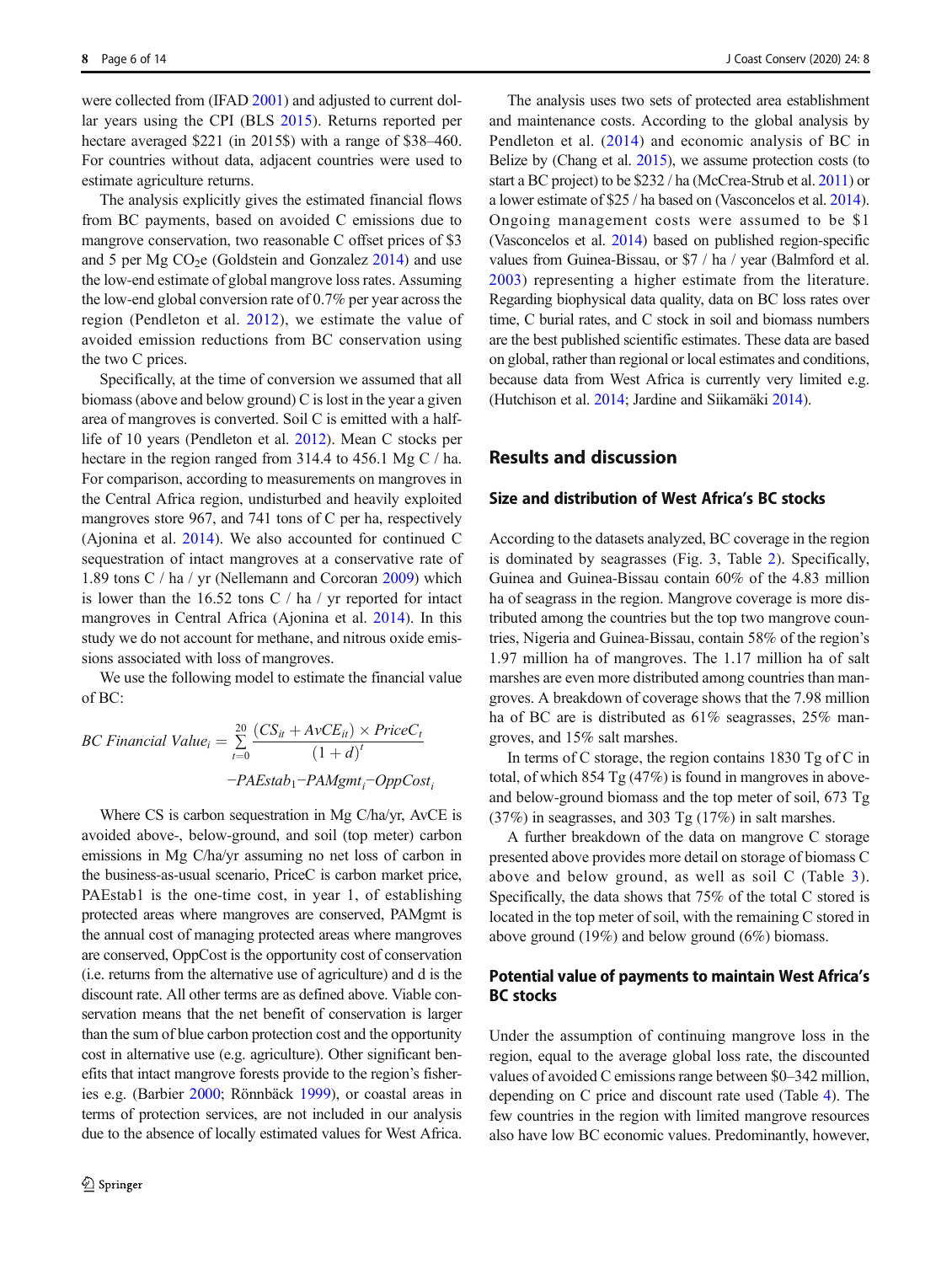West African countries' BC values are quite large, even under the assumption of a flat C price trend, as compared to the prevailing level at the time of writing.

Building from the above values, a preliminary economic analysis of the net present value (NPV) of the C storage benefits from mangrove conservation in West Africa is provided below, considering the potential payments for BC, as well as the opportunity costs of conservation, i.e. the benefits of conversion to agriculture. The additional benefits that intact mangrove forests provide are not included due to lack of data, such as supporting the region's fisheries. Hence, this analysis should be considered conservative, and indicative. However, even without including values for the benefits of intact mangroves in addition to BC storage and sequestration, the analysis suggests that conservation of mangroves is economically viable when factoring in net benefits (returns from the alternative use of land in agriculture) as high as \$460 / ha, with an average of \$221 / ha. Therefore, just on the basis of the potential payments for BC, most countries in West Africa can achieve a net economic benefit from mangrove conservation. The top 8 mangrove countries by mangrove area, for instance, can realize net benefits of millions of USD even under our conservative assumptions of C prices (Table [5](#page-10-0)). Together with payments for other services provided, mangrove conservation from an economic perspective in West African nations can be financially viable.

# Securing payments to maintain West Africa's BC stocks

#### Regional development policy context for mangrove use

Current regional economic growth policies were established in 2010 by the ECOWAS Commission, $<sup>1</sup>$  which set a future eco-</sup> nomic trend for the region in its "Vision for 2020" paper (ECOWAS-CEDEAO [2010](#page-12-0)). Sustainable development and environmental preservation are two key pillars of the vision statement of ECOWAS, and form guiding principles for national policies related to the use of mangroves throughout the region. At the national level, development and economic growth policies for West African countries are described in Poverty Reduction Strategy Papers (PRSPs). Environmental policies within the PRSPs typically focus on 1) improved biodiversity, 2) ecological restoration of natural communities, and 3) development of protected areas and wetlands. Moreover, PRSPs in countries in West Africa refer to unsustainable natural resource management decisions as key reasons for environmental degradation and set goals to better align their environmental policies with sustainable management principles.

#### Regional policy framework for mangrove use

Similarly to regional development policies, national Ministries of the Environment in the region have defined their policy goal as "to ensure environmental protection and the conservation of natural resources for sustainable development" (Nigeria [1999](#page-13-0)). Using Nigeria–the largest mangrove country in the region–as an example, and crosschecking national policies of other countries in the region to see whether they match policies of Nigeria, key components in national environmental policies can be identified as:

- 1) Environmental quality must not compromise good health and well being
- 2) Sustainable resource use
- 3) Restoration and maintenance of biodiversity
- 4) Linking of environmental, social, and economic development goals
- 5) Encouraging individual and community participation in environmental improvement initiatives
- 6) Raising public awareness and engendering a national culture of environmental preservation
- 7) Building partnership among relevant stakeholders including government at all levels, international institutions and governments, non-governmental agencies and communities

These components of environmental policy are fairly consistent among countries in West Africa, and the regional need to better manage the use of mangrove forests stemming from this policy consistency has been indicated in international workshops (USAID et al. [2014\)](#page-13-0) and reports (Ajonina et al. [2014\)](#page-11-0) on BC as well as ongoing research in the region.

#### Opportunities, constraints, issues of uncertainty

Recent research has identified the opportunities, constraints, and issues of uncertainty associated with payments for maintaining BC stocks (Barnes [2014](#page-12-0)). Indeed, there are growing opportunities to receive payments for BC, mostly in mangroves, building off of improved measurement, reporting, and verification. The ability to effectively measure, report and verify reductions in emissions is a requirement for effective BC policies (Ullman et al. [2013\)](#page-13-0). This may be straightforward for living tissue that can burn or quickly decompose, though quantitatively estimating  $CO<sub>2</sub>$  emissions from belowground biomass and soil fractions is likely to be highly variable and still exists as a primary hurdle in blue carbon understanding.

Despite these hurdles, successful recent BC project demonstration sites, such as Mikoko Pamoja in Kenya, are paving the path to more complete and geographically widespread <sup>1</sup> Members not studied in this report include Cape Verde, Mali, and Niger adoption of payments for conservation. However, for every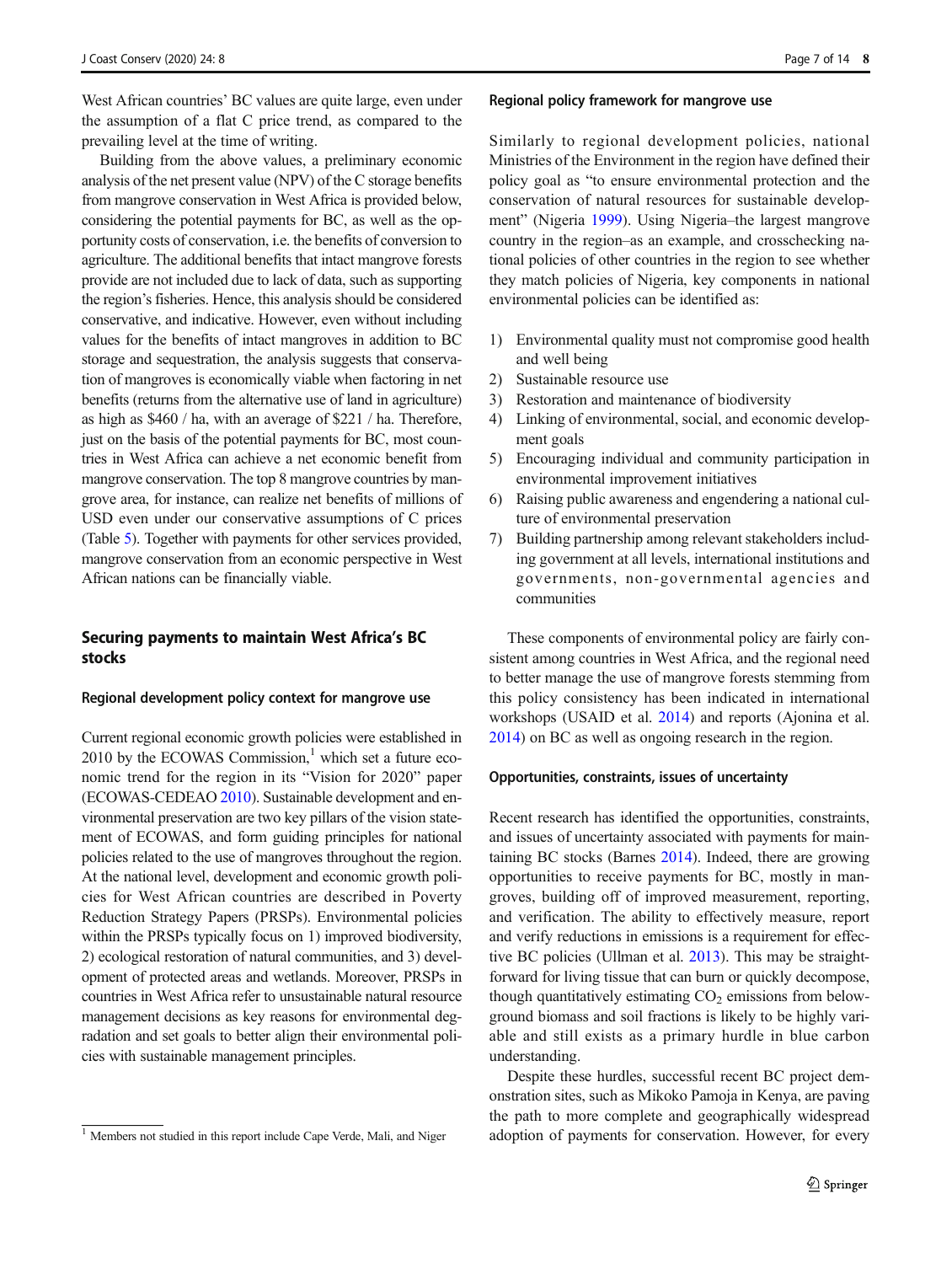#### <span id="page-7-0"></span>Table 2 West Africa's BC stocks: area of habitats and C stored

|                         | Area (ha) |                          |              |           | $C$ stored $(Tg)$ |                          |              |       |
|-------------------------|-----------|--------------------------|--------------|-----------|-------------------|--------------------------|--------------|-------|
| Country                 | Mangroves | Seagrasses               | Salt marshes | Total     | Mangroves         | Seagrasses               | Salt marshes | Total |
| Angola                  | 15,400    | 60.050                   | 190,900      | 266,350   | 7                 | 8                        | 49           | 64    |
| Benin                   | 1800      | 135,808                  | 11,100       | 148,708   | 1                 | 19                       | 3            | 23    |
| Cameroon                | 148,300   | $\overline{\phantom{0}}$ | 56,400       | 204,700   | 65                | $\overline{\phantom{0}}$ | 15           | 80    |
| Congo                   | 1500      | $\overline{\phantom{0}}$ | 15,500       | 17,000    | 1                 | -                        | 4            | 5     |
| Côte d'Ivoire           | 3200      | -                        | 50,100       | 53,300    | 1                 | $\qquad \qquad -$        | 13           | 14    |
| D.R. Congo              | 18,300    | $\overline{\phantom{0}}$ | 5400         | 23,700    | 6                 |                          | 1            | 7     |
| Eq. Guinea              | 18,100    | $\overline{\phantom{0}}$ | 43,400       | 61,500    | 8                 | $\overline{\phantom{0}}$ | 11           | 19    |
| Gabon                   | 145,700   | $\overline{\phantom{0}}$ | 103,200      | 248,900   | 66                |                          | 27           | 93    |
| Gambia                  | 51,911    |                          | 8800         | 60,711    | 22                |                          | 2            | 25    |
| Ghana                   | 7600      | 271,858                  | 53,200       | 332,658   | 3                 | 38                       | 14           | 55    |
| Guinea                  | 188,900   | 1,301,092                | 68,700       | 1,558,692 | 82                | 181                      | 18           | 281   |
| Guinea-Bissau           | 280,600   | 1,560,911                | 152,700      | 1,994,211 | 116               | 217                      | 40           | 373   |
| Liberia                 | 18,900    |                          | 53,000       | 71,900    | 8                 |                          | 14           | 22    |
| Mauritania              | 40        |                          | 112,800      | 112,840   | $\mathbf{0}$      |                          | 29           | 29    |
| Nigeria                 | 857,300   | 884,495                  | 88,800       | 1830,595  | 377               | 123                      | 23           | 523   |
| São Tomé and Príncipe   | <b>ND</b> |                          | 20,600       | 20,600    | $\rm ND$          | $\qquad \qquad -$        | 5            | 5     |
| Senegal                 | 120,000   | 151,982                  | 55,600       | 327,582   | 50                | 21                       | 14           | 85    |
| Sierra Leone            | 95,500    | 447,248                  | 77,600       | 620,348   | 41                | 62                       | 20           | 123   |
| Togo                    | 200       | 18,804                   | 5200         | 24,204    | $\overline{0}$    | 3                        | 1            | 4     |
| West Africa Grand Total | 1,973,251 | 4,832,247                | 1,173,000    | 7,978,498 | 854               | 673                      | 303          | 1830  |

Carbon stored in mangroves includes above- and below-ground biomass and the top meter of soil

Sources: (Fatoyinbo and Simard [2013](#page-12-0); Green and Short [2003;](#page-12-0) Halpern et al. [2008](#page-12-0); Pendleton et al. [2014\)](#page-13-0)

opportunity regarding payments for BC conservation, there are just as many constraints. With protected area establishment costs as high as over \$230 per hectare together with ambiguity around a clear path forward for the acceptance of BC into C offset markets, such payments often cannot be viewed as a stand-alone solution to finance mangrove conservation. Despite these constraints, payments for BC have been advancing in a number of developing countries.

An important issue to keep in mind when developing blue carbon projects is additionality. If a project is started before payments for the avoided carbon emissions are received through a carbon market transaction, for instance, the additionality criterion might be compromised. If a blue carbon market were to form, these would essentially become environmental market products that could help mangrove conservation project developers cover the cost of protected are establishment and management. These credits, then could be used as marketable "offsets" that buyers could use to help meet their regulatory or voluntary GHG goals.

If other ecosystem service payments, other than carbon, could be paid to mangrove conservation project developers the issue of credit stacking could arise. Stacking refers to receiving multiple environmental payments to finance the mangrove conservation project. Clearly, multiple payments can increase revenues and thus increase the attractiveness of the conservation project. However, the use of stacked credits also introduces the possibility that some of the stacked credits might be "non-additional" in that they do not produce incremental pollution reductions and thus are suspect for use in offsetting the offset buyer's GHG pollution, in the case of carbon.

West African countries or communities interested in securing payments for BC now have access to multiple guidance documents from project planning and delivery to finance. Recent and detailed guidance exists for planning a BC project from concept development to regulatory compliance (UNEP and CIFOR  $2014$ ) as well as for fast-tracking national implementation of BC activities in developing countries.

Perhaps the most ambiguous yet crucial potential impediment to the success of a BC projects is land tenure. The overlapping of marine and terrestrial resources in BC itself creates tenure ambiguities making resource management and coastal decision making challenging. In addition, land tenure issues specific to REDD+ (i.e. forest tenure and C rights) as described in (Galik and Jagger [2015\)](#page-12-0) pose a risk to BC project development and management. That is partly because of differences in formal or de facto and informal or de jure land tenure as these relate to the right of alienation of land with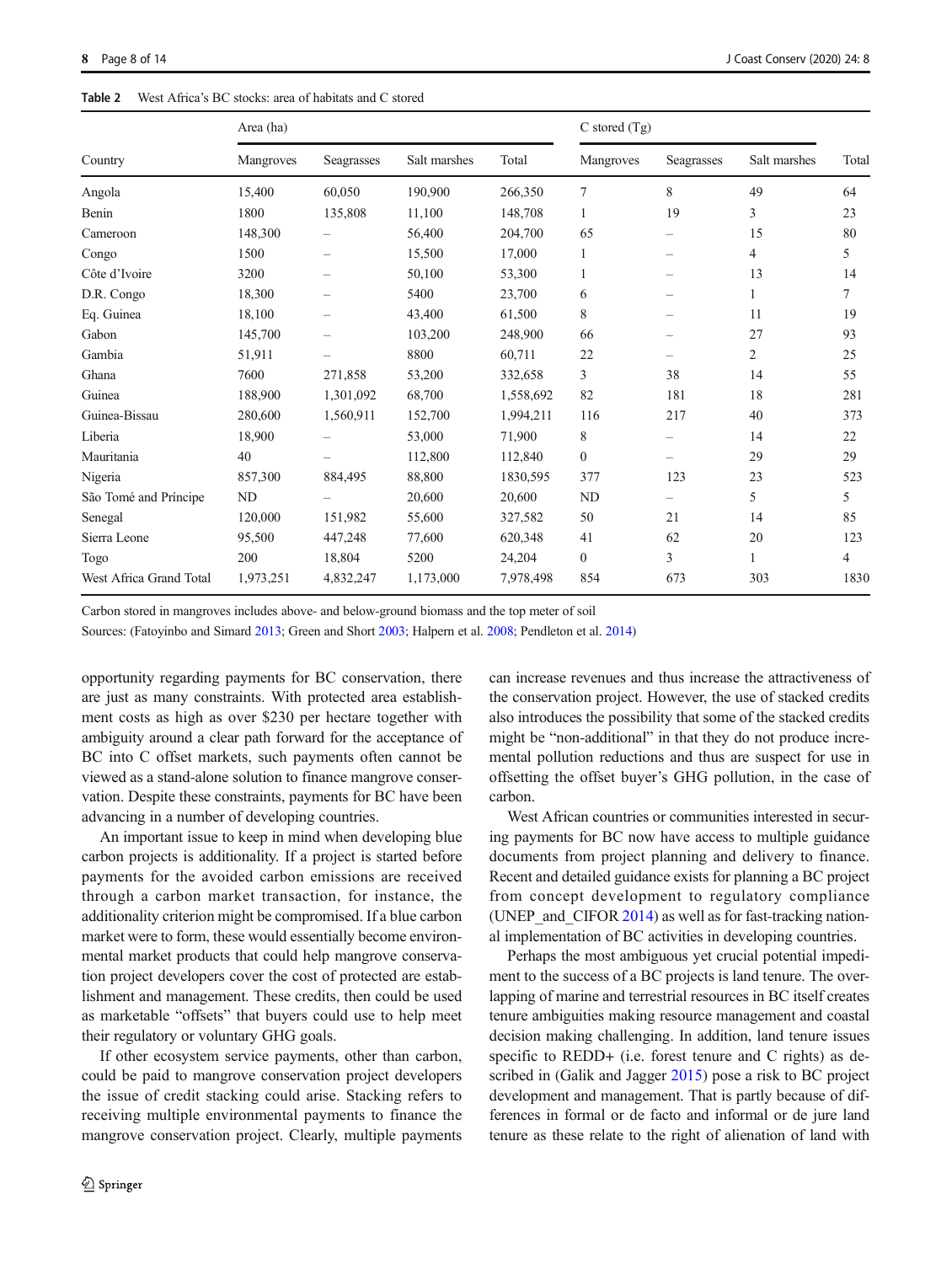# <span id="page-8-0"></span>Table 3 West African BC stocks in mangrove forests

|                                   |                       | Mean C Storage (Mg/ha) |                         |                         |               | Total C Storage (Tg) |                         |                         |               |
|-----------------------------------|-----------------------|------------------------|-------------------------|-------------------------|---------------|----------------------|-------------------------|-------------------------|---------------|
| Country name                      | Mangrove<br>area (ha) | Top meter<br>of soil   | Above ground<br>biomass | Below ground<br>biomass | All<br>stocks | Top meter<br>of soil | Above ground<br>biomass | Below ground<br>biomass | All<br>stocks |
| Angola                            | 15,400                | 354.4                  | 53.0                    | 17.6                    | 425.0         | 5.5                  | 0.8                     | 0.3                     | 6.5           |
| Benin                             | 1800                  | 317.1                  | 72.3                    | 23.1                    | 412.5         | 0.6                  | 0.1                     | 0.0                     | 0.7           |
| Cameroon                          | 148,300               | 324.2                  | 86.9                    | 29.5                    | 440.5         | 48.1                 | 12.9                    | 4.4                     | 65.3          |
| Congo                             | 1500                  | 321.4                  | 54.7                    | 17.1                    | 393.2         | 0.5                  | 0.1                     | 0.0                     | 0.6           |
| Côte d'Ivoire                     | 3200                  | 321.6                  | 80.1                    | 24.3                    | 426.0         | 1.0                  | 0.3                     | 0.1                     | 1.4           |
| D.R. Congo                        | 18,300                | 321.6                  | <b>ND</b>               | <b>ND</b>               | 321.6         | 5.9                  | ND                      | ND                      | 5.9           |
| Eq. Guinea                        | 18,100                | 340.8                  | 75.2                    | 24.4                    | 440.4         | 6.2                  | 1.4                     | 0.4                     | 8.0           |
| Gabon                             | 145,700               | 368.3                  | 66.9                    | 20.9                    | 456.1         | 53.7                 | 9.7                     | 3.0                     | 66.5          |
| Gambia                            | 51,911                | 343.4                  | 65.2                    | 20.2                    | 428.8         | 17.8                 | 3.4                     | 1.0                     | 22.3          |
| Ghana                             | 7600                  | 320.2                  | 75.1                    | 22.3                    | 417.6         | 2.4                  | 0.6                     | 0.2                     | 3.2           |
| Guinea                            | 188,900               | 317.5                  | 86.4                    | 29.3                    | 433.1         | 60.0                 | 16.3                    | 5.5                     | 81.8          |
| Guinea-Bissau                     | 280,600               | 316.3                  | 73.4                    | 23.7                    | 413.4         | 88.8                 | 20.6                    | 6.7                     | 116.0         |
| Liberia                           | 18,900                | 322.2                  | 95.5                    | 28.6                    | 446.4         | 6.1                  | 1.8                     | 0.5                     | 8.4           |
| Mauritania                        | 40                    | 333.5                  | ND                      | ND                      | 333.5         | 0.0                  | ND                      | ND                      | 0.0           |
| Nigeria                           | 857,300               | 322.0                  | 87.8                    | 29.9                    | 439.7         | 276.0                | 75.3                    | 25.6                    | 376.9         |
| São Tomé and<br>Príncipe          | ND                    | ND                     | <b>ND</b>               | <b>ND</b>               | ND            | ND                   | ND                      | ND                      | ND            |
| Senegal                           | 120,000               | 328.2                  | 64.0                    | 22.0                    | 414.2         | 39.4                 | 7.7                     | 2.6                     | 49.7          |
| Sierra Leone                      | 95,500                | 320.0                  | 81.1                    | 26.9                    | 428.1         | 30.6                 | 7.7                     | 2.6                     | 40.9          |
| Togo                              | 200                   | 314.4                  | ND                      | <b>ND</b>               | 314.4         | 0.1                  | ND                      | ND                      | 0.1           |
| West Africa<br><b>Grand Total</b> | 1,973,251             |                        |                         |                         |               | 642.4                | 158.6                   | 53.1                    | 854.1         |

Sources: (Fatoyinbo and Simard [2013](#page-12-0); Jardine and Siikamäki [2014](#page-12-0); Hutchison et al. [2014\)](#page-12-0)

BC resource. But more than that, under REDD+ payments, changes in land tenure might result from the contractual agreement especially regarding C rights that are assigned at the development of the BC project, leading to the argument of land grabbing and the possibility of the exclusion of certain groups from accessing their traditional areas. These issues regarding land tenure must be appropriately resolved based on the latest scientific advances and recommendations including recommendations for and lessons learned from operationalizing REDD+ (Olander et al. [2012](#page-13-0)).

Along with the development of BC projects, national climate mitigation efforts might also consider incorporating BC activities into their programs by following the steps outlined by (Herr and Pidgeon [2015\)](#page-12-0). The newly-released VCS methodology for BC restoration (VCS [2015\)](#page-13-0) provide guidance as to the use of the methodology to secure payments for BC. To finance these activities and projects, multiple current BCrelevant financing options are described in the literature (Herr et al. [2015\)](#page-12-0). Those interested might also look at the example and leadership of Guinea-Bissau in securing BC payments.

Other BC demonstration sites for conservation and restoration projects have begun to emerge around the globe, demonstrating the use of a wide range of various financing mechanisms available to project developers, or countries with BC resources they set out to protect (Ministerio del Ambiente [2015;](#page-12-0) Herr et al. [2015\)](#page-12-0). The use of C finance in all of its various forms to pay for maintenance of the BC stocks in mangroves is nascent, and the above sample of projects are all small steps compared to the scale at which mangrove conversion and sequestration capacity globally.

#### Potential viability of BC payments

Regardless the specific market, private C finance offers a potentially viable source of payments for BC. Economic analyses have estimated that large scale conservation of the BC stocks in mangroves is feasible, even at relatively low C prices such as \$10 per ton of C dioxide equivalent, while also considering opportunity costs (i.e. the revenue streams from economic activities on converted mangrove habitats) (Siikamäki et al. [2012;](#page-13-0) Murray et al. [2011](#page-12-0)). To put \$10 per ton into perspective, at the end of 2015 C was trading at \$12.70, \$8.45, and \$5.50 per metric ton on the California compliance C market, European Union Emissions Trading Scheme, and Regional Greenhouse Gas Initiative markets, respectively.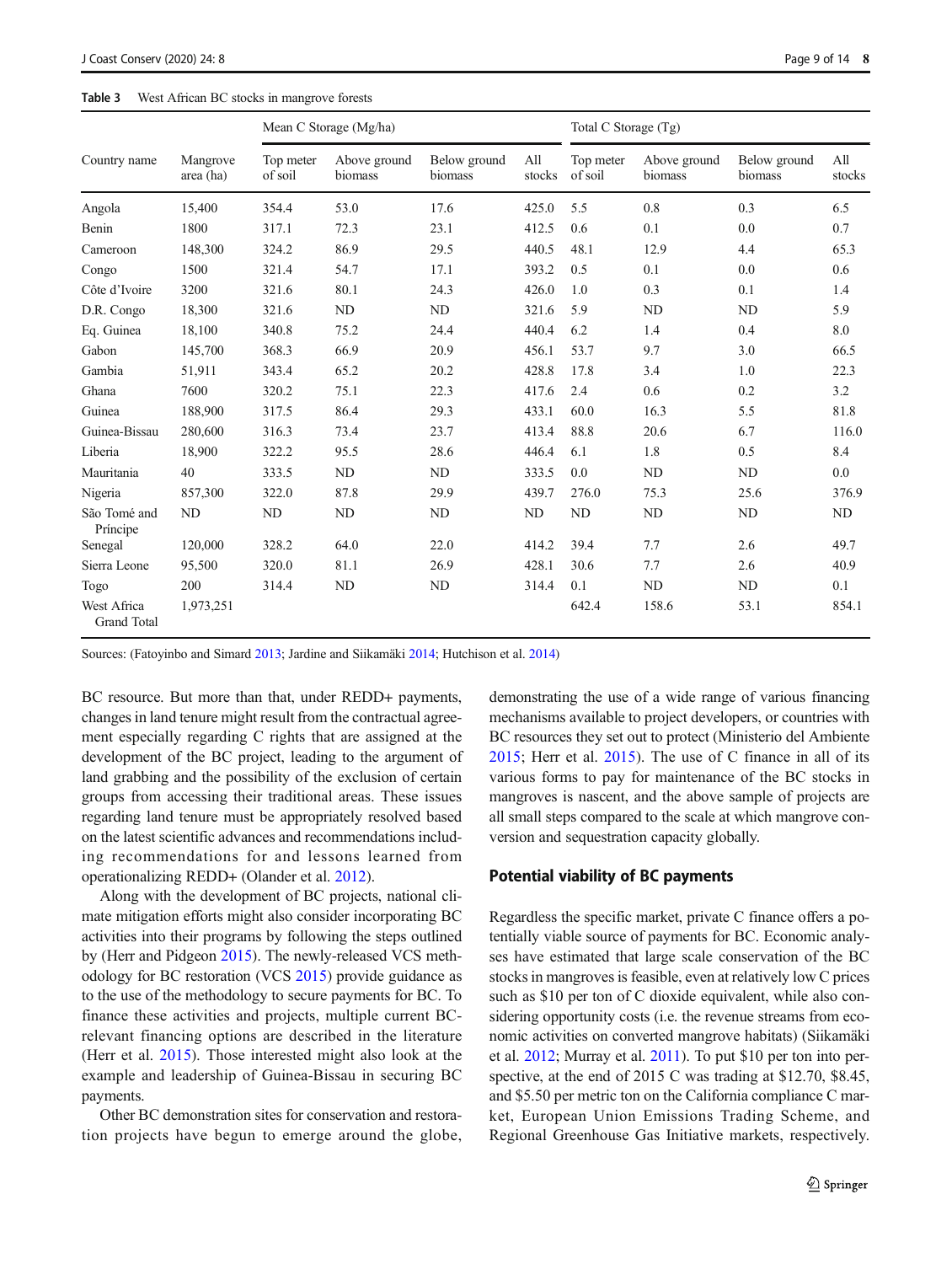#### <span id="page-9-0"></span>Table 4 BC financial value for West African countries

Country name Mangrove area (ha) Avoided C emissions (20 yr, Mg) Discounted value of avoided C emissions (million USD)

|                                  |           |            | 5%        |           |           | $8\%$     |  |
|----------------------------------|-----------|------------|-----------|-----------|-----------|-----------|--|
|                                  |           |            | \$3/tCO2e | \$5/tCO2e | \$3/tCO2e | \$5/tCO2e |  |
| Angola                           | 15,400    | 526,814    | \$3.2     | \$5.4     | \$2.4     | \$4.0     |  |
| Benin                            | 1800      | 62,695     | \$0.4     | \$ 0.7    | \$0.3     | \$0.5     |  |
| Cameroon                         | 148,300   | 5,642,486  | \$35.5    | \$59.1    | \$26.6    | \$44.3    |  |
| Congo                            | 1500      | 48,088     | \$0.3     | \$0.5     | \$0.2     | \$0.4     |  |
| Côte d'Ivoire                    | 3200      | 116,214    | \$0.7     | \$1.2     | \$0.5     | \$ 0.9    |  |
| Democratic Republic of the Congo | 18,300    | 415,856    | \$2.4     | \$4.1     | \$1.7     | \$2.9     |  |
| <b>Equatorial Guinea</b>         | 18,100    | 670,312    | \$4.2     | \$7.0     | \$3.1     | \$5.2     |  |
| Gabon                            | 145,700   | 5,452,036  | \$33.7    | \$56.2    | \$25.0    | \$41.6    |  |
| Gambia                           | 51,911    | 1,835,923  | \$11.4    | \$19.0    | \$8.4     | \$14.1    |  |
| Ghana                            | 7600      | 268,337    | \$1.7     | \$2.8     | \$1.2     | \$2.1     |  |
| Guinea                           | 188,900   | 7,084,009  | \$44.6    | \$74.3    | \$33.4    | \$55.6    |  |
| Guinea-Bissau                    | 280,600   | 9,819,840  | \$61.3    | \$102.2   | \$45.7    | \$76.2    |  |
| Liberia                          | 18,900    | 735,654    | \$4.6     | \$7.7     | \$3.5     | \$5.8     |  |
| Mauritania                       | 40        | 942        | \$0.0     | \$0.0     | \$ 0.0    | \$0.0     |  |
| Nigeria                          | 857,300   | 32,642,801 | \$205.3   | \$342.2   | \$153.8   | \$256.3   |  |
| São Tomé and Príncipe            | ND        | N/A        | N/A       | N/A       | N/A       | N/A       |  |
| Senegal                          | 120,000   | 4,124,332  | \$25.6    | \$42.7    | \$19.0    | \$31.7    |  |
| Sierra Leone                     | 95,500    | 3,502,329  | \$22.0    | \$36.6    | \$16.4    | \$27.4    |  |
| Togo                             | 200       | 4444       | \$0.0     | \$0.0     | \$ 0.0    | \$0.0     |  |
| West Africa Grand Total          | 1,973,251 | 72,953,113 |           |           |           |           |  |

Avoided emissions were calculated under the assumption of 0.7% annual loss (Pendleton et al. [2012](#page-13-0))

The voluntary markets have been trading C at a lower marketaverage price of \$4.90, with REDD+ credits applicable to BC averaging \$4.20 according to 2013 data from Forest Trends (Goldstein and Gonzalez [2014\)](#page-12-0). So, while \$10 per tonne is achievable on the compliance market, the voluntary market, where BC credits could more likely be traded, will have to increase their prices considerably. This does not mean that the BC projects are not viable at the lower price range of C, but there must be other revenue streams associated with the project (e.g. tourist revenues) to cover some of the higher costs of the project, such as large-scale restoration activities.

In general, C market prices and trading volumes have fluctuated over the past few years. Experts, however, are optimistic about future C market developments both in terms of volume and prices (Goldstein and Gonzalez [2014\)](#page-12-0). Regulated carbon markets are driven by an arbitrary cap on emissions and the marginal cost of carbon offset alternatives, for example, from the power sector.

The price of C may also be bolstered by recent global political events, such as the United Nations Conference on Climate Change (COP) 21 in Paris in December 2015. This COP meeting sent a strong signal to the global environmental community that C pollution is to be reduced such that the predicted global average temperature increase remains "well below" 2 degrees Celsius above pre-industrial levels (United Nations [2015b](#page-13-0)). The extent to which BC will be able to play a role in achieving this target will depend on the development of market-specific methodologies to credibly measure, report, and verify (MRV) greenhouse gas emissions from BC ecosystems. Moving forward, the two biggest uncertainties for BC projects to access C markets at scale remain (1) the uncertainty of whether policies will be enacted to create C markets of global scale and breadth, (2) whether such markets will accept BC conservation or restoration as credible activities, and (3) whether the influx of a large quantity of new offsets will "flood" the market, increase supply way above demand, resulting in a large drop in market price.

With the finalization of the Verified C Standard (VCS) Tidal Wetland Restoration protocol (V-C-S [2015\)](#page-13-0), the entry of payments for BC into voluntary C markets is a real possibility and a significant opportunity to scale up financing. While voluntary or compliance C markets are only one way to generate payments for BC projects and activities, they offer positive aspect for developing financing capacity if the disparate regional C markets, including the compliance-driven E.U. and South Korea Emissions Trading Schemes, the California-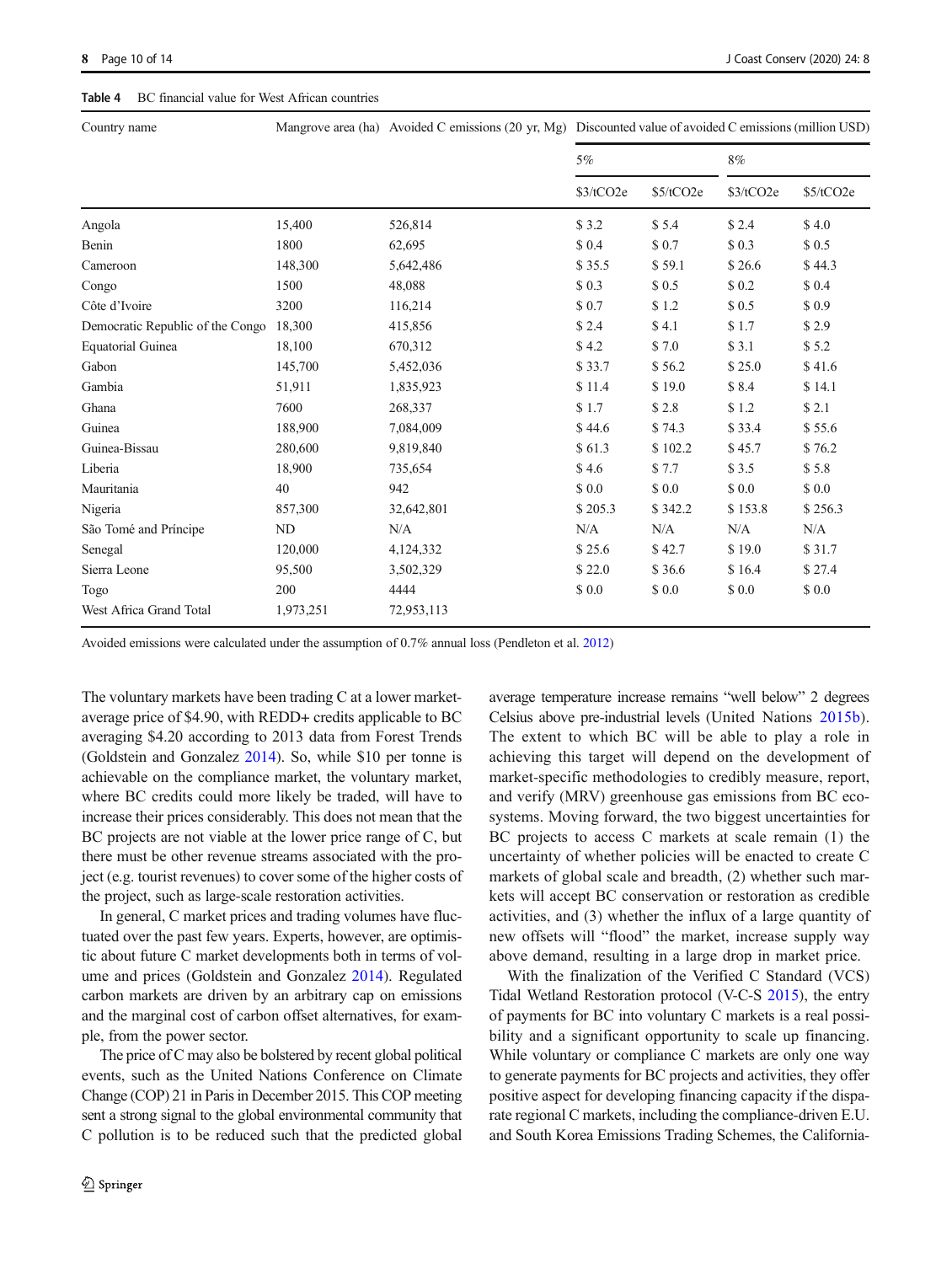#### <span id="page-10-0"></span>Table 5 Net benefit of BC conservation in West Africa's mangroves under low and high conservation cost scenarios

| Country name                     | Net financial benefit of mangrove conservation (million USD) |               |               |                |  |  |  |
|----------------------------------|--------------------------------------------------------------|---------------|---------------|----------------|--|--|--|
|                                  | \$3/tCO2e                                                    |               | \$5/tCO2e     |                |  |  |  |
|                                  | $5\%$                                                        | $8\%$         | $5\%$         | $8\%$          |  |  |  |
| Angola                           | \$2.8                                                        | \$2.0         | \$4.9         | \$3.6          |  |  |  |
|                                  | \$2.4                                                        | \$1.8         | \$4.6         | \$3.4          |  |  |  |
| Benin                            | \$ (0.2)                                                     | \$ (0.1)      | $\$$ $0.0$    | $\$$ $0.0$     |  |  |  |
|                                  | \$ (0.3)                                                     | \$ (0.2)      | \$ (0.0)      | $\$$ $0.0$     |  |  |  |
| Cameroon                         | \$(12.6)                                                     | \$(7.7)       | \$11.1        | $\$$ 10.0 $\,$ |  |  |  |
|                                  | \$(15.7)                                                     | \$(10.2)      | \$7.9         | \$7.5          |  |  |  |
| Congo                            | \$0.3                                                        | $\$$ 0.2 $\,$ | $$0.4$        | $\$$ 0.3 $\,$  |  |  |  |
|                                  | \$0.2                                                        | $\$$ 0.2      | \$ 0.4        | $\$$ 0.3 $\,$  |  |  |  |
| Côte d'Ivoire                    | $\$$ 0.0                                                     | $$0.1$        | \$0.5         | $\$$ 0.4 $\,$  |  |  |  |
|                                  | \$ (0.0)                                                     | \$0.0         | $\$$ 0.5      | $\$$ 0.4 $\,$  |  |  |  |
| Democratic Republic of the Congo | \$1.9                                                        | \$1.3         | \$3.5         | $\$2.5$        |  |  |  |
|                                  | \$1.5                                                        | $\$$ 1.0 $\,$ | \$3.1         | \$2.2          |  |  |  |
| <b>Equatorial Guinea</b>         | \$1.0                                                        | $\$$ 0.8      | \$3.8         | \$2.9          |  |  |  |
|                                  | $\$$ 0.6                                                     | \$0.5         | \$3.4         | \$2.6          |  |  |  |
| Gabon                            | \$29.2                                                       | \$21.7        | \$51.7        | \$38.4         |  |  |  |
|                                  | \$26.1                                                       | \$19.3        | \$48.6        | \$36.0         |  |  |  |
| Gambia                           | \$0.9                                                        | \$0.9         | \$8.4         | \$6.6          |  |  |  |
|                                  | \$ (0.3)                                                     | $\$$ 0.1      | \$7.3         | \$5.7          |  |  |  |
| Ghana                            | \$(0.1)                                                      | \$ (0.0)      | $\$$ 1.0 $\,$ | $\$$ 0.8 $\,$  |  |  |  |
|                                  | \$ (0.3)                                                     | \$ (0.1)      | \$0.9         | \$0.7          |  |  |  |
| Guinea                           | \$12.4                                                       | \$10.4        | \$42.1        | \$32.6         |  |  |  |
|                                  | \$8.3                                                        | \$7.2         | \$38.0        | \$29.5         |  |  |  |
| Guinea-Bissau                    | \$13.5                                                       | \$11.6        | \$54.4        | \$42.1         |  |  |  |
|                                  | \$7.5                                                        | \$6.9         | \$48.4        | \$37.4         |  |  |  |
| Liberia                          | \$1.4                                                        | \$1.2         | \$4.5         | \$3.5          |  |  |  |
|                                  | \$1.0                                                        | \$0.9         | \$4.1         | \$3.2          |  |  |  |
| Mauritania                       | \$0.0                                                        | $\$$ $0.0$    | $\$$ $0.0$    | $\$$ $0.0$     |  |  |  |
|                                  | \$ (0.0)                                                     | \$ (0.0)      | $\$$ $0.0$    | $\$$ $0.0$     |  |  |  |
| Nigeria                          | \$72.6                                                       | \$59.0        | \$209.5       | \$161.5        |  |  |  |
|                                  | \$54.2                                                       | \$44.7        | \$191.1       | \$147.3        |  |  |  |
| São Tomé and Príncipe            | N/A                                                          | N/A           | $\rm N/A$     | $\rm N/A$      |  |  |  |
|                                  | $\rm N/A$                                                    | $\rm N/A$     | $\rm N/A$     | $\rm N/A$      |  |  |  |
| Senegal                          | \$10.2                                                       | $\$ 8.0$      | \$27.3        | \$20.7         |  |  |  |
|                                  | \$7.7                                                        | \$6.0         | \$24.7        | \$18.7         |  |  |  |
| Sierra Leone                     | \$5.7                                                        | \$4.8         | \$20.3        | \$15.7         |  |  |  |
|                                  | \$3.7                                                        | \$3.2         | \$18.3        | \$14.2         |  |  |  |
| Togo                             | \$ (0.0)                                                     | \$ (0.0)      | \$ (0.0)      | \$ (0.0)       |  |  |  |
|                                  | \$ (0.0)                                                     | \$ (0.0)      | \$ (0.0)      | \$ (0.0)       |  |  |  |

For each country the top row represents results for a low conservation cost scenario, while the bottom row represents results for a high conservation cost scenario as described in the methodology above. Discount rates of 5 and 8%, and C prices of \$3 and 5 were used in the analysis to provide results under alternative scenarios

Quebec market, the Regional Greenhouse Gas Initiative; and the voluntary and Climate Action Reserve (CAR), VCS, and others, that are currently developing and operating independently, become linked or integrated in the future.

From the types of C markets, the voluntary markets would likely be more adaptable to the West Africa region, as opposed to a regulated market or compliance scheme requiring a national, regional or international cap on greenhouse gas emissions.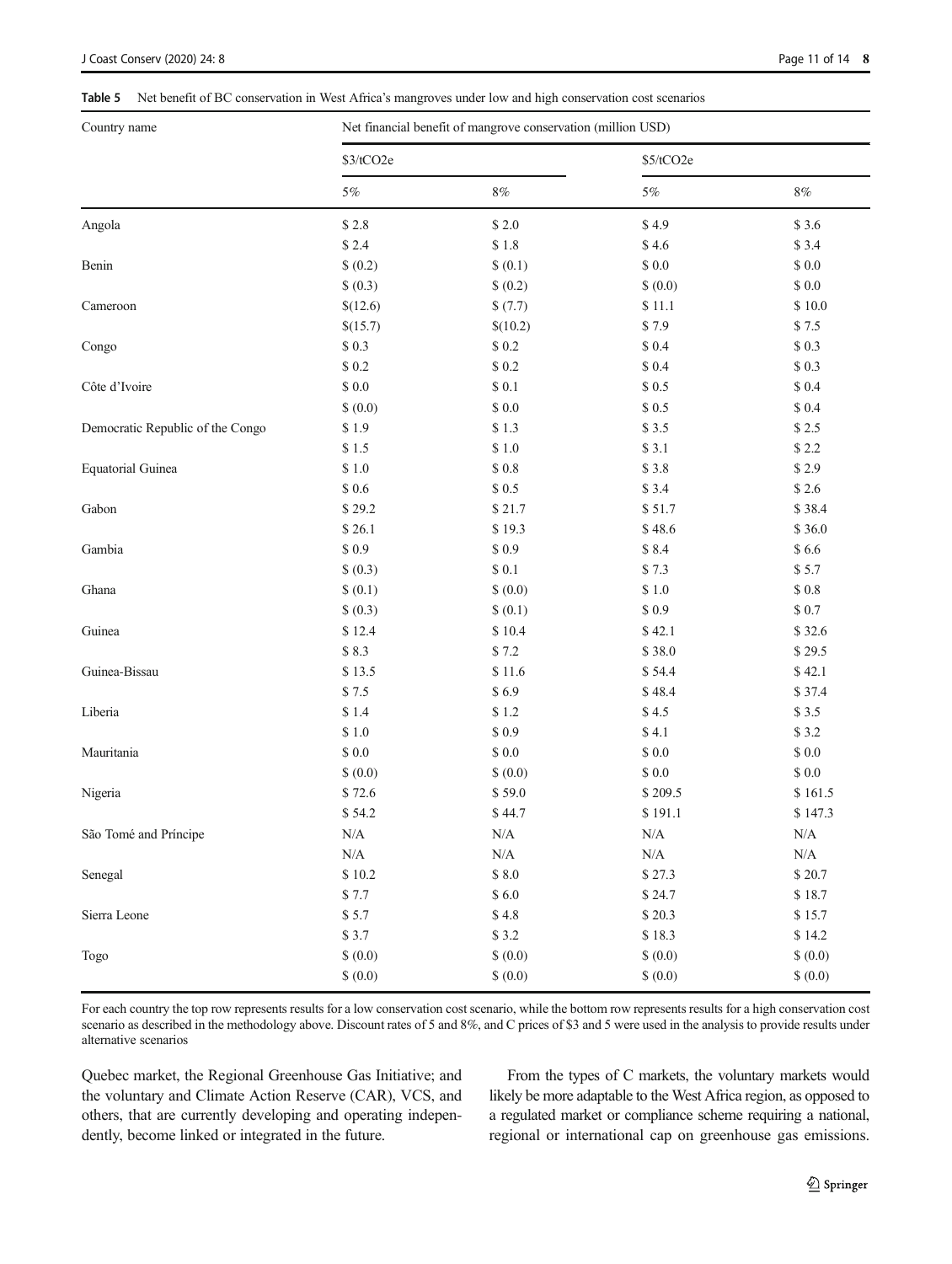<span id="page-11-0"></span>Voluntary markets can serve as a testing ground for new procedures, methodologies and technologies that may later be included in the introductory of a regulatory scheme, as projects can be implemented with fewer transaction costs than in the compliance markets. At the same time, voluntary markets would have lower C prices and trading volumes than regulated markets.

Additionally, 'debt-for-nature' swaps may be another mechanism to finance mangrove conservation, whereby a portion of a country's foreign debt is forgiven in exchange for local investments in environmental conservation. For example, in the Seychelles, the country has completed a debt-swap to redirect a portion of their current debt payments from external creditors to fund marine conservation activities such as marine protected areas.

# Summary and conclusions

West African communities and countries could capture global funding for mangrove conservation, in payment for the C sequestration function of these ecosystems. While mangroves provide many well-documented benefits for communities along West Africa's coast, for example as protection from flooding and nursery areas for commercially important fish stocks, they also provide C storage for which the international community may be willing to pay. Hence if communities can capitalize the global benefits to fund the costs of local conservation and benefits, it may be an additional pathway to poverty reduction in some cases.

With the Paris COP in 2015, a number of opportunities have emerged or are continuing that may provide useful sources of capital to finance conservation of West African mangroves, including cap-and-trade under the UNFCCC, large non-UNFCCC dependent cap-and-trade schemes such as the European Union Emissions Trading System (ETS), large national schemes, subnational schemes, or the voluntary C market.

Over 93% of West Africa's estimated area of mangroves can be found in seven countries: Nigeria, Guinea-Bissau, Guinea, Cameroon, Gabon, Sierra Leone, and Senegal. These countries represent the top BC investment opportunities for West Africa. From these seven countries, initial opportunities might be identified based on consideration of political, governance, technical, social, or environmental risks. For these opportunities to materialize, important steps need to be taken regionally and nationally. At the regional level, a support program and information clearinghouse could be established to assist countries to undertake the work needed to capture this opportunity. This assistance could include socio-economic assessments and monitoring of mangrove condition, facilitation of enhanced regional cooperation, or the development of pathways for West African BC projects to access international finance.

At the national level, efforts to conserve mangroves are often fragmented. From a juridical-administrative point of

view, the mangrove forests are a composite and unstable area, difficult to define. Despite these difficulties, efforts should continue in building on national mapping activities to focus on identifying key areas that will be crucial for climate change mitigation and adaptation. These efforts could lead to maps that help prioritize areas that are most important for coastal protection, fisheries production, climate change mitigation and adaptation. Key additional aspects of mangrove conservation are sustainable management on the landscape scale, increased community awareness and benefit-sharing.

As individual BC projects are a developed, it will be crucial to determine the motivating factor in order to establish the project expectations, whether it is to obtain sustainable financing, national report strategies or a tool to better inform and motivate mangrove conservation. It cannot be overstated, that it is far better to protect mangroves now than have to restore or rehabilitate later. In short, BC is possible and would be helpful within West Africa, both to continue to promote the conservation of mangroves, but also in helping to provide a source of innovative financing, while bringing to light the wealth contained with these coastal ecosystems and their values – economically, ecologically as well as culturally – at a community and regional level as well as at a global level.

Acknowledgements Personal communication [John Poulsen (Duke University) and Lola Fatoyinbo (NASA), Aurelie Shapiro (WWF), Carl Trettin (USFS)] Ben Halpern (University of California, Santa Barbara), Sunny Jardine (University of Delaware), Stuart Hamilton (Salisbury University), Mark Spalding (The Nature Conservancy).

Funding This work was supported by GRID-Arendal, a center collaborating with the United Nations Environment Programme (UNEP).

Open Access This article is licensed under a Creative Commons Attribution 4.0 International License, which permits use, sharing, adaptation, distribution and reproduction in any medium or format, as long as you give appropriate credit to the original author(s) and the source, provide a link to the Creative Commons licence, and indicate if changes were made. The images or other third party material in this article are included in the article's Creative Commons licence, unless indicated otherwise in a credit line to the material. If material is not included in the article's Creative Commons licence and your intended use is not permitted by statutory regulation or exceeds the permitted use, you will need to obtain permission directly from the copyright holder. To view a copy of this licence, visit http://creativecommons.org/licenses/by/4.0/.

# References

- Ajonina, G. , J. G. Kairo, G. Grimsditch, T. Sembres, G. Chuyong, D. E. Mibog, A. Nyambane, and C. FitzGerald. 2014. Carbon pools and multiple benefits of mangroves in Central Africa: assessment for REDD+. UNEP
- Alder J (2003) Putting the coast in the "sea around us". The Sea Around Us Newsletter 15:1–2
- Alongi DM (2014) Carbon cycling and storage in mangrove forests. Annu Rev Mar Sci 6:195–219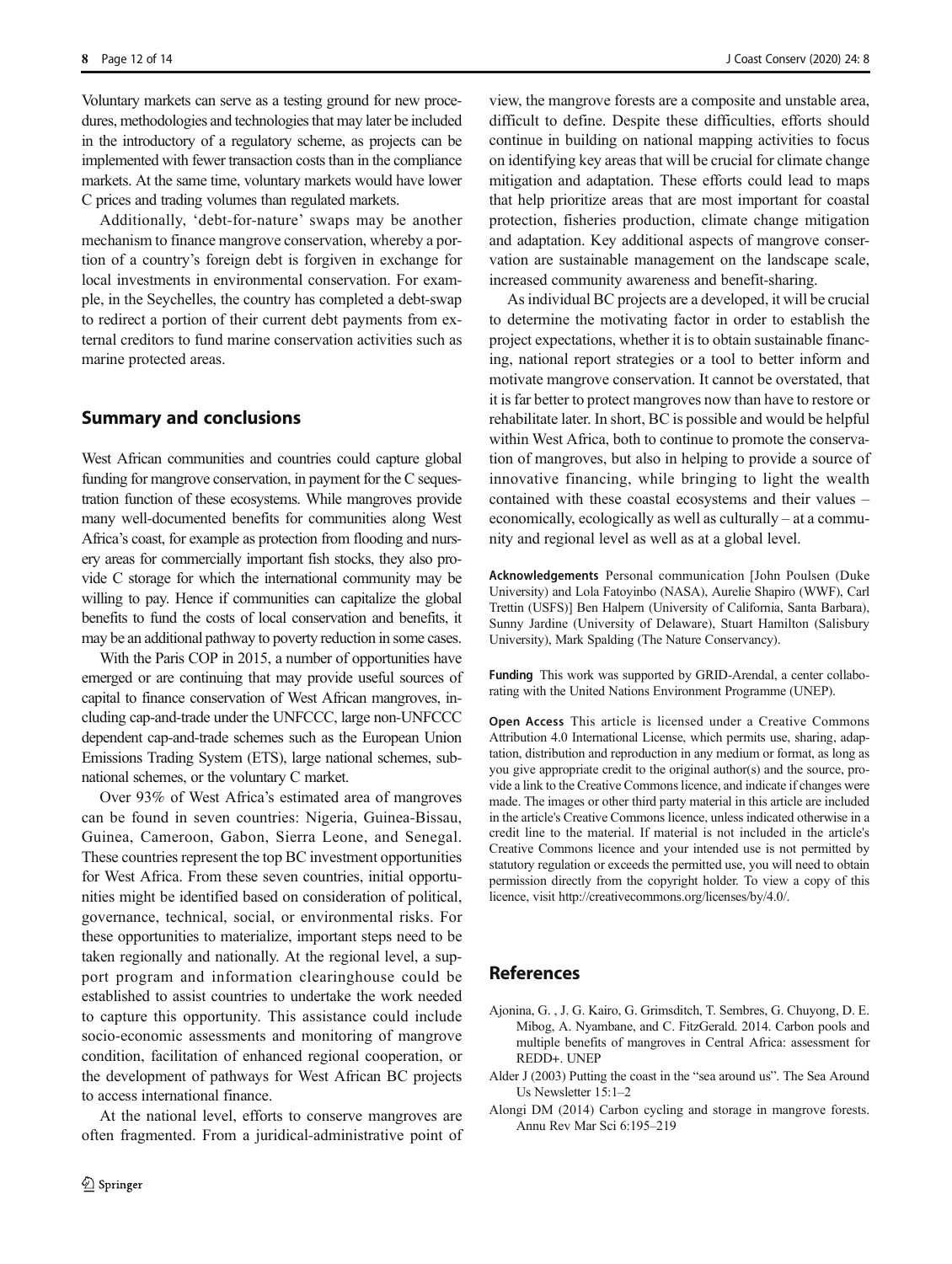- <span id="page-12-0"></span>Armitage AR, Fourqurean JW (2016) Carbon storage in seagrass soils: long-term nutrient history exceeds the effects of near-term nutrient enrichment. Biogeosciences 13(1):313–321
- Balmford A, Gaston KJ, Blyth S, James A, Kapos V (2003) Global variation in terrestrial conservation costs, conservation benefits, and unmet conservation needs. Proc Natl Acad Sci 100(3):1046–1050
- Barbier EB (2000) Valuing the environment as input: review of applications to mangrove-fishery linkages. Ecol Econ 35(1):47–61
- Barbier EB (2015) Valuing the storm protection service of estuarine and coastal ecosystems. Ecosystem Services 11:32–38
- Barbier EB, Cox M (2003) Does economic development Lead to mangrove loss? A cross-country analysis. Contemp Econ Policy 21(4):418–432
- Barbier E, and Sathirathai S. (2004). Shrimp farming and mangrove loss in Thailand: Edward Elgar Publishing
- Barbier EB, Hacker SD, Kennedy C, Koch EW, Stier AC, Silliman BR (2011) The value of estuarine and coastal ecosystem services. Ecol Monogr 81:169–193
- Barnes N (2014) Developing a framework for blue carbon payments. Duke University, M.S. M.S.
- BLS. 2015. CPI Inflation Calculator. [http://www.bls.gov/data/inflation\\_](http://www.bls.gov/data/inflation_calculator.htm) [calculator.htm](http://www.bls.gov/data/inflation_calculator.htm)
- Chang SW, Green AA, Kelley EA, Murray BC, Silliman BR (2015) A preliminary assessment of the blue carbon capacity of Belizean mangroves with ecological, economic, and policy perspectives. Duke University, Durham
- Chmura GL, Anisfeld SC, Cahoon DR, Lynch JC (2003) Global carbon sequestration in tidal, saline wetland soils. Glob Biogeochem Cycles 17(4)
- Corcoran E, Ravilious C, Skuja M (eds) (2007) Mangroves of western and Central Africa. Report produced for UNEP-DEPI under the UNEP biodiversity related projects in Africa. UNEP-Regional Seas Programme/UNEP-WCMC, Cambridge
- Donato DC, Boone Kauffman J, Murdiyarso D, Kurnianto S, Stidham M, Kanninen M (2011) Mangroves among the most carbon-rich forests in the tropics. Nat Geosci 4(5):293–297
- Duarte CM, Losada IJ, Hendriks IE, Mazarrasa I, Marbà N (2013) The role of coastal plant communities for climate change mitigation and adaptation. Nat Clim Chang 3(11):961–968
- Duarte CM, Middelburg JJ, Caraco N (2004) Major role of marine vegetation on the oceanic carbon cycle. Biogeosciences Discussions, EuropeanGeosciences Union. 1(1):659–679. hal-00297772
- ECOWAS-CEDEAO. (2010). "ECOWAS Vision 2020."10
- EPA. (2015). Social cost of carbon. [http://www3.epa.gov/climatechange/](http://www3.epa.gov/climatechange/EPAactivities/economics/scc.html) [EPAactivities/economics/scc.html](http://www3.epa.gov/climatechange/EPAactivities/economics/scc.html)
- Fatoyinbo TE, Simard M (2013) Height and biomass of mangroves in Africa from ICESat/GLAS and SRTM. Int J Remote Sens 34(2): 668–681. <https://doi.org/10.1080/01431161.2012.712224>
- Fourqurean JW, Duarte CM, Kennedy H, Marbà N, Holmer M, Mateo MA, Apostolaki ET, Kendrick GA, Krause-Jensen D, McGlathery KJ, Serrano O (2012) Seagrass ecosystems as a globally significant carbon stock. Nat Geosci 5:505–509
- GADM (2015). GADM database of Global Administrative Areas. Version 2.5. Davis, CA. http://gadm.org/, GADM, University of California, Davis
- Galik CS, Jagger P (2015) Bundles, duties, and rights: a revised framework for analysis of natural resource property rights regimes. Land Econ 91(1):76–90
- Galik CS, Cooley DM, Baker JS (2012) Analysis of the production and transaction costs of forest carbon offset projects in the USA. J Environ Manag 112:128–136
- Giri C, Ochieng E, Tieszen LL, Zhu Z, Singh A, Loveland T, Masek J, Duke N (2011) Status and distribution of mangrove forests of the world using earth observation satellite data. Glob Ecol Biogeogr 20:154–159
- Goldstein A, and Gonzalez G. (2014). Turning over a new leaf: State of the forest carbon markets 2014
- Green EP, Short FT (2003) World atlas of seagrasses. Prepared by UNEP world conservation monitoring Centre. University of California, Berkeley, Berkeley
- Halpern BS, Walbridge S, Selkoe KA, Kappel CV, Micheli F, D'Agrosa C, Bruno JF, Casey KS, Ebert C, Fox HE, Fujita R, Heinemann D, Lenihan HS, Madin EMP, Perry MT, Selig ER, Spalding M, Steneck R, Watson R (2008) A global map of human impact on marine ecosystems. Science 319(5865):948–952. [https://doi.org/10.1126/science.](https://doi.org/10.1126/science.1149345) [1149345](https://doi.org/10.1126/science.1149345)
- Hamilton S (2013) Assessing the role of commercial aquaculture in displacing mangrove forest. Bull Mar Sci 89(2):585–601
- Hamilton SE, Casey D (2016) Creation of a high spatio-temporal resolution global database of continuous mangrove forest cover for the 21st century (CGMFC-21). Glob Ecol Biogeogr. [https://doi.org/10.](https://doi.org/10.1111/geb.12449) [1111/geb.12449](https://doi.org/10.1111/geb.12449)
- Hamilton SE, Lovette J (2015) Ecuador's mangrove Forest carbon stocks: a spatiotemporal analysis of living carbon holdings and their depletion since the advent of commercial aquaculture. PLoS One 10(3):e0118880
- Herr D, and Pidgeon E. (2015). Guidance for national blue carbon activities: fast-tracking national implementation in developing countries. IUCN and CI
- Herr D, Agardy T, Benzaken D, Hicks F, Howard J, Landis E, Soles A, Vegh T (2015) Coastal "blue" carbon. A revised guide to supporting coastal wetland programs and projects using climate finance and other financial mechanisms. IUCN, Gland
- Hoekstra JM, Molnar JL, Jennings M, Revenga C, Spalding MD, Boucher TM, Robertson JC, Heibel TJ, and Ellison K. (2010). The atlas of global conservation: changes, challenges, and opportunities to make a difference.In J. L. Molnar, editor. University of California Press, Berkeley
- Howard, J., Hoyt, S., Isensee, K., Telszewski, M. and Pidgeon, E., 2014. Coastal blue carbon: methods for assessing carbon stocks and emissions factors in mangroves, tidal salt marshes, and seagrasses. http:// www.cifor.org/publications/pdf\_files/Books/BMurdiyarso1401.pdf. Last Accessed 1/15/2020
- Hutchison J, Manica A, Swetnam R, Balmford A, Spalding M (2014) Predicting global patterns in mangrove forest biomass. Conserv Lett 7(3):233–240
- Huxham M, Emerton L, Kairo J, Munyi F, Abdirizak H, Muriuki T, Nunan F, Briers RA (2015) Applying climate compatible development and economic valuation to coastal management: a case study of Kenya's mangrove forests. J Environ Manag 157:168–181
- IFAD. 2001. Assessment of rural poverty: Western and Central Africa. Rome
- Jardine SL, Siikamäki JV (2014) A global predictive model of carbon in mangrove soils. Environ Res Lett 9(10):104013
- Kauffman JB, and RK Bhomia. (2014). How can a little shrimp do so much damage?: ecosystem service losses associated with land cover change in mangroves. AGU Fall Meeting Abstracts
- Kristensen E, Bouillon S, Dittmar T, Marchand C (2008) Organic carbon dynamics in mangrove ecosystems: a review. Aquat Bot 89(2):201–219
- Lavery PS, Mateo MA, Serrano O, Rozaimi M (2013) Variability in the carbon storage of Seagrass habitats and its implications for global estimates of blue carbon ecosystem service. PLoS One 8:e73748
- Lehner B, Döll P (2004) Development and validation of a global database of lakes, reservoirs and wetlands. J Hydrol 296:1–22
- McCrea-Strub A, Zeller D, Sumaila UR, Nelson J, Balmford A, Pauly D (2011) Understanding the cost of establishing marine protected areas. Mar Policy 35(1):1–9
- Ministerio del Ambiente, CI Ecuador, and IUCN (2015). Workshop Report: Blue carbon and other coastal ecosystem services – Next steps in international and national policy making and implementation
- Murray BC, Linwood P, Aaron Jenkins W, and Sifleet S. (2011). Green payments for blue carbon: Economic incentives for protecting